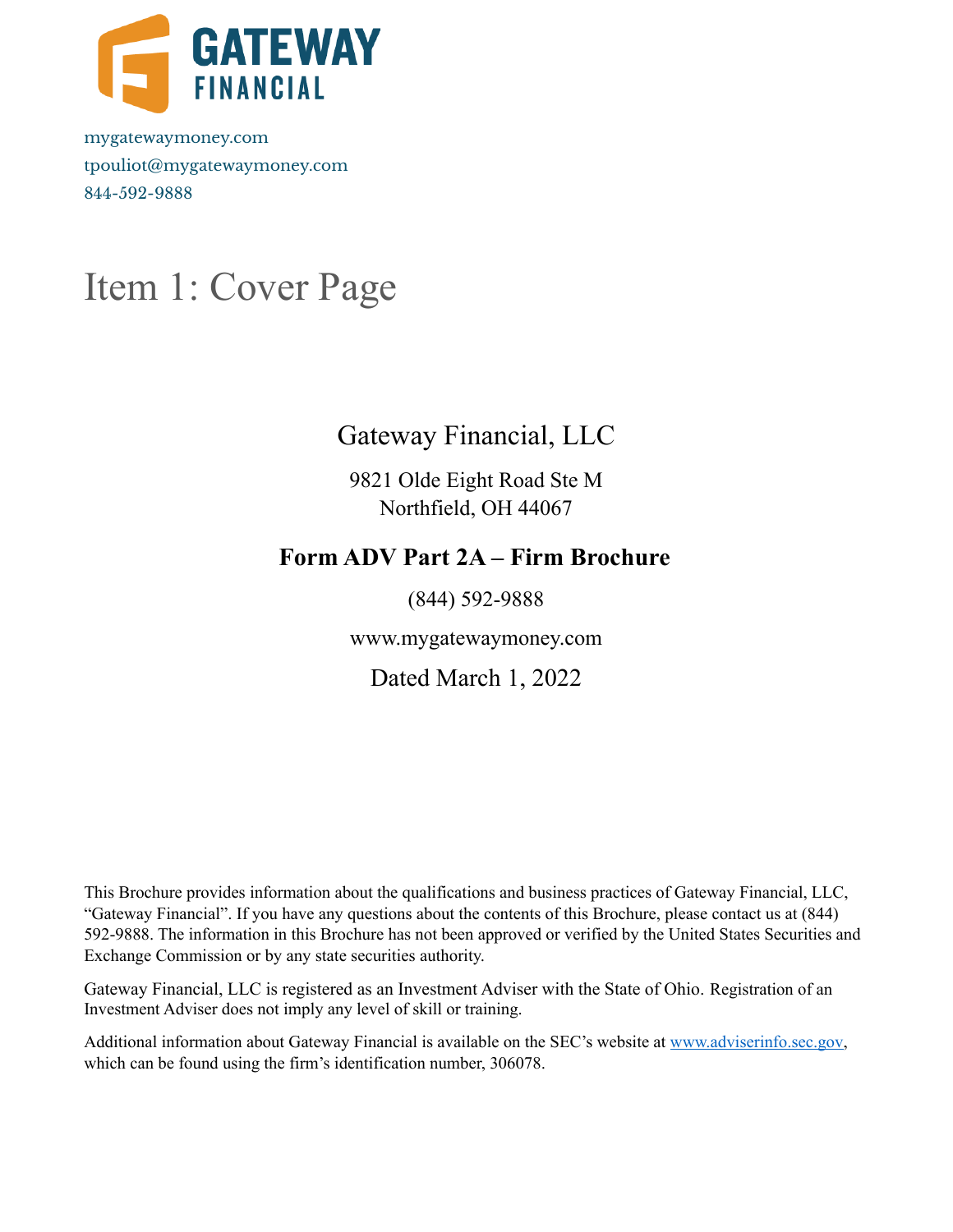## <span id="page-1-0"></span>Item 2: Material Changes

The last annual update of this Brochure was filed on February 26, 2021. Since this filing, there have been no reported changes. In the future, any material changes made during the year will be reported here.

#### Future Changes

From time to time, we may amend this Disclosure Brochure to reflect changes in our business practices, changes in regulations, and routine annual updates as required. Either this complete Disclosure Brochure or a Summary of Material Changes shall be provided to each Client annually and if a material change occurs in the business practices of Gateway Financial, LLC.

At any time, you may view the current Disclosure Brochure on-line at the SEC's Investment Adviser Public Disclosure website at [http://www.adviserinfo.sec.gov](http://www.adviserinfo.sec.gov/) by searching for our firm name or by our CRD number 306078.

You may also request a copy of this Disclosure Brochure at any time, by contacting us at (844) 592-9888.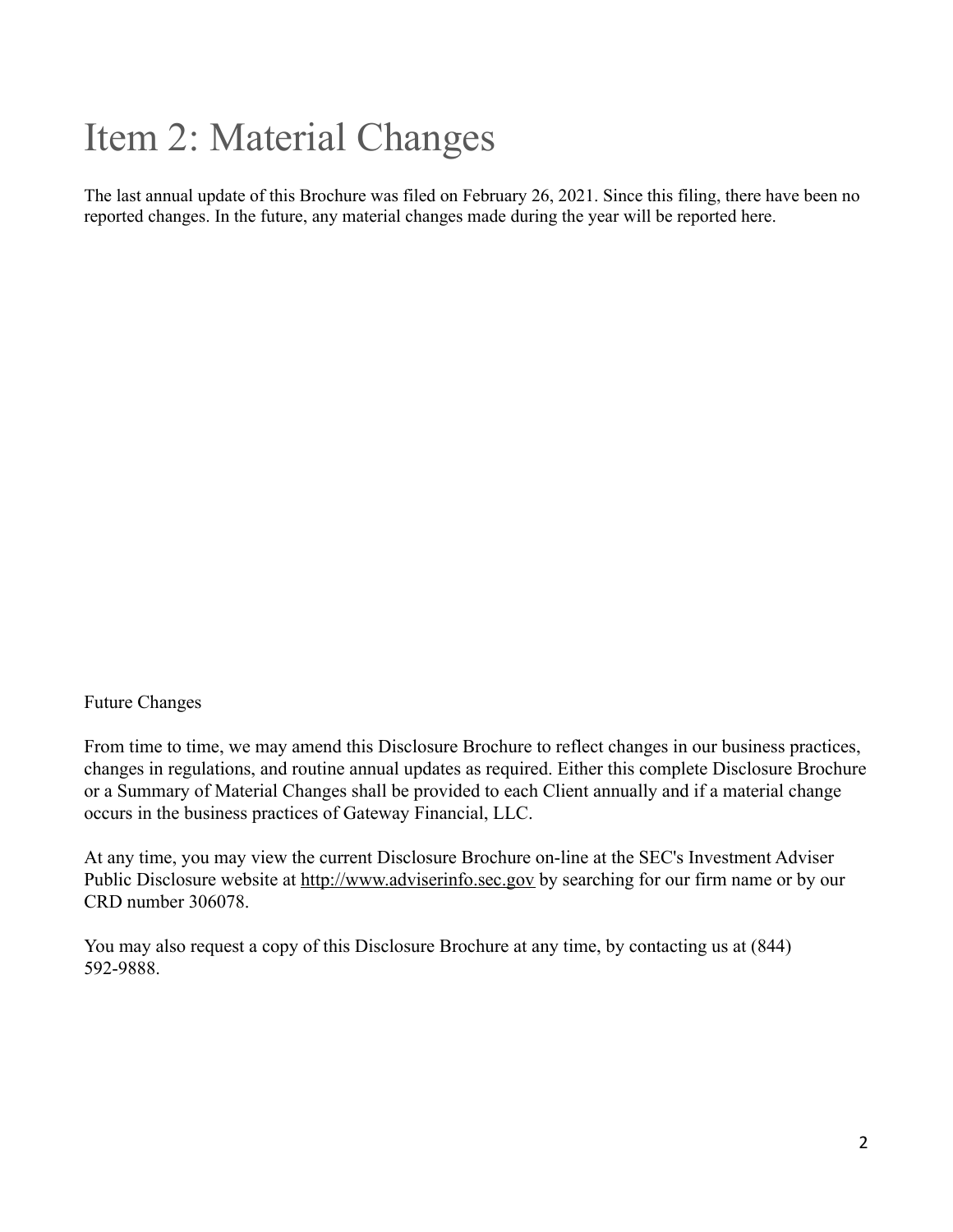## <span id="page-2-0"></span>Item 3: Table of Contents

### **Contents**

| <b>Item 1: Cover Page</b>                                                                      | $\mathbf{1}$            |
|------------------------------------------------------------------------------------------------|-------------------------|
| <b>Item 2: Material Changes</b>                                                                | $\boldsymbol{2}$        |
| <b>Item 3: Table of Contents</b>                                                               | $\mathbf{3}$            |
| <b>Item 4: Advisory Business</b>                                                               | $\overline{\mathbf{4}}$ |
| Item 5: Fees and Compensation                                                                  | 8                       |
| Item 6: Performance-Based Fees and Side-By-Side Management                                     | 11                      |
| <b>Item 7: Types of Clients</b>                                                                | 11                      |
| Item 8: Methods of Analysis, Investment Strategies and Risk of Loss                            | 11                      |
| Item 9: Disciplinary Information                                                               | 15                      |
| Item 10: Other Financial Industry Activities and Affiliations                                  | 15                      |
| Item 11: Code of Ethics, Participation or Interest in Client Transactions and Personal Trading | 15                      |
| <b>Item 12: Brokerage Practices</b>                                                            | 17                      |
| <b>Item 13: Review of Accounts</b>                                                             | 21                      |
| <b>Item 14: Client Referrals and Other Compensation</b>                                        | 21                      |
| Item 15: Custody                                                                               | 21                      |
| <b>Item 16: Investment Discretion</b>                                                          | 22                      |
| <b>Item 17: Voting Client Securities</b>                                                       | 22                      |
| <b>Item 18: Financial Information</b>                                                          | 22                      |
| Item 19: Requirements for State-Registered Advisers                                            | 23                      |
| Form ADV Part 2B - Brochure Supplement                                                         | 25                      |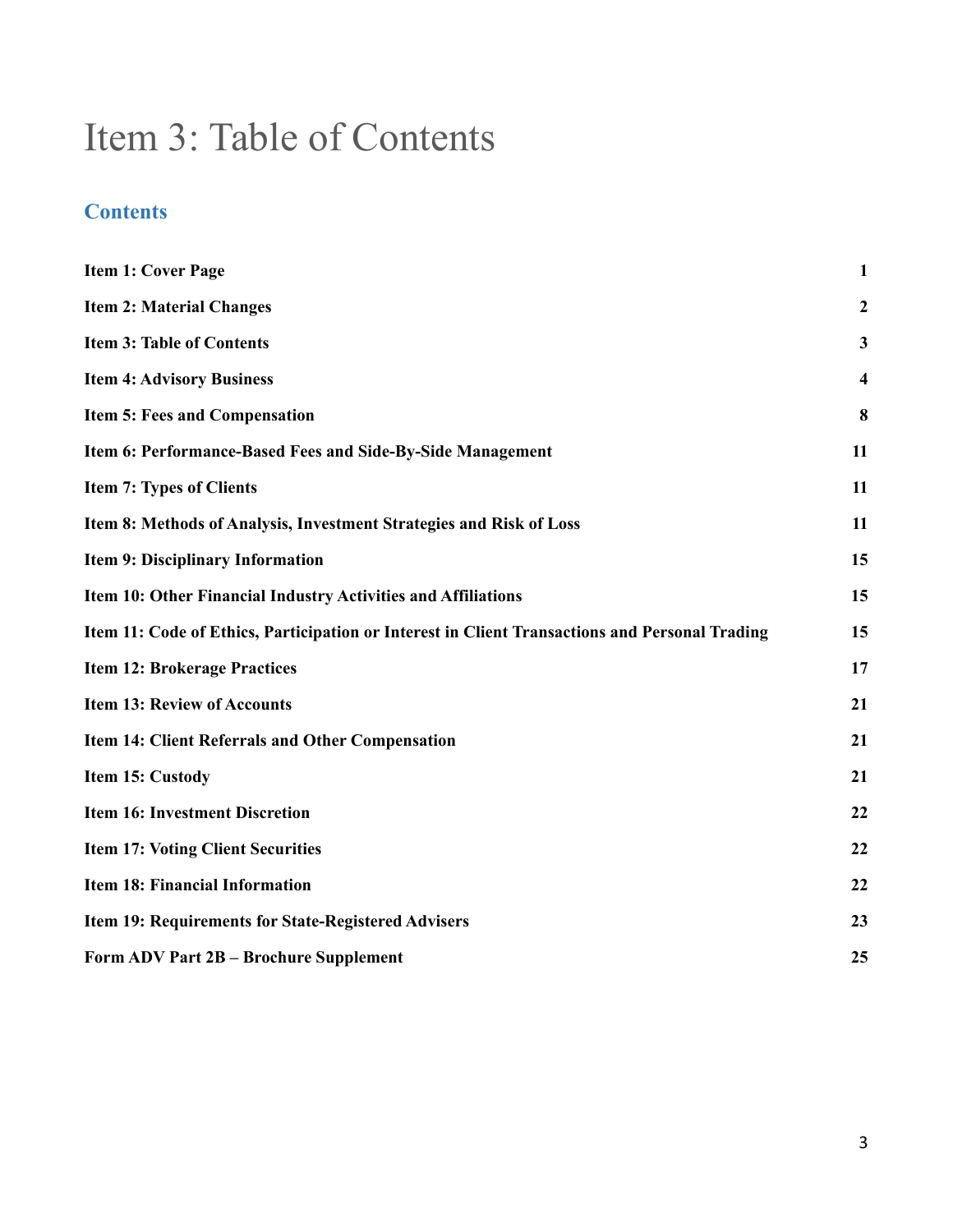## <span id="page-3-0"></span>Item 4: Advisory Business

### **Description of Advisory Firm**

Gateway Financial, LLC is registered as an Investment Adviser with the State of Ohio. The LLC was founded in 2009 and became a registered investment adviser in 2019. Todd Pouliot is the principal owner of Gateway Financial. Gateway Financial currently reports \$24,264,407 in discretionary and \$0 in non-discretionary Assets Under Management as of December 31, 2021.

### **Types of Advisory Services**

#### **Investment Management Services (Gateway Financial manages accounts)**

We are in the business of managing individually tailored investment portfolios. Our firm provides continuous advice to a Client regarding the investment of Client funds based on the individual needs of the Client. Through personal discussions in which goals and objectives based on a Client's particular circumstances are established, we develop a Client's personal investment policy or an investment plan with an asset allocation target and create and manage a portfolio based on that policy and allocation targets. We will also review and discuss a Client's prior investment history, as well as family composition and background.

Account supervision is guided by the stated objectives of the Client (e.g., maximum capital appreciation, growth, income, or growth, and income), as well as tax considerations. Clients may impose reasonable restrictions on investing in certain securities, types of securities, or industry sectors. Fees pertaining to this service are outlined in Item 5 of this brochure.

#### **Use of Third Party Managers, Outside Managers, or Sub-Advisors (TAMPs)**

We offer the use of Third Party Managers, Outside Managers, or Sub-Advisors (TAMPs) for portfolio management services. We assist Clients in selecting an appropriate allocation model, completing the Outside Manager's investor profile questionnaire, interacting with the Outside Manager, and reviewing the Outside Manager. Our review process and analysis of outside managers are further discussed in Item 8 of this Form ADV Part 2A. Additionally, we will meet with the Client on a periodic basis to discuss changes in their personal or financial situation, suitability, and any new or revised restrictions to be applied to the account. Fees pertaining to this service are outlined in Item 5 of this brochure.

#### **XY Investment Solutions ("XYIS") as a Sub-Advisor**

XY Investment Solutions ("XYIS") builds investment models through a technology solution and supports financial planners with investment strategies based on research, experience, and sound rationale. XYIS primarily allocates Client assets among various mutual funds, exchange-traded funds ("ETFs"). XYIS may also allocate Client assets in individual debt and equity securities, options, and independent investment managers. XYIS's services are based on long-term investment strategies incorporating the principles of Modern Portfolio Theory. XYIS manages Client investments in model portfolios on a discretionary basis.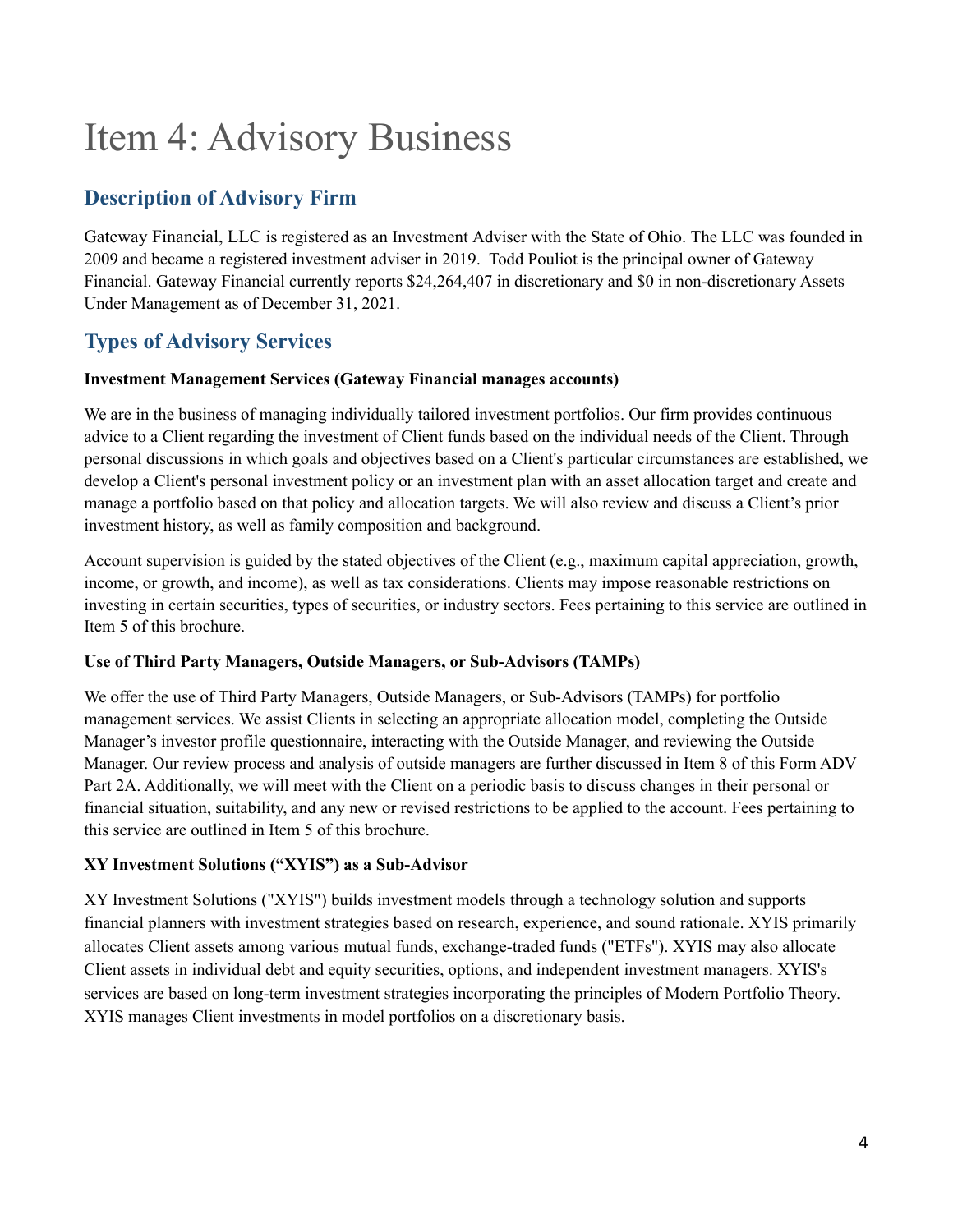#### **SEI Private Trust Company ("SEI Trust" and "SEI")**

Our firm intends to primarily allocate investment management assets of our client accounts among various investment management programs offered through SEI Investments Company ("SEI") and various independent investment managers on a non-discretionary basis in accordance with the investment objectives of our client.

In order for us to manage your assets, you will be required to enter into an investment advisory agreement with Gateway Financial and an agreement with SEI. The agreements will set forth the terms and conditions of our relationship, including the amount of your investment advisory fee. You will retain all rights of ownership on your account, including the right to withdraw securities or cash, however, Gateway Financial may vote proxies. In addition, you will also have the ability to impose restrictions on investing in certain securities or types of securities at the time you open an account.

#### **Project-Based Financial Planning Services**

We provide project-based financial planning services on topics such as retirement planning, risk management, college savings, cash flow, debt management, work benefits, and estate and incapacity planning.

Financial planning involves an evaluation of a Client's current and future financial state by using currently known variables to predict future cash flows, asset values, and withdrawal plans. The key defining aspect of financial planning is that through the financial planning process, all questions, information, and analysis will be considered as they affect and are affected by the entire financial and life situation of the Client. Clients purchasing this service will receive a written or an electronic report, providing the Client with a detailed financial plan designed to achieve his or her stated financial goals and objectives.

In general, the financial plan will address any or all of the following areas of concern. The Client and advisor will work together to select specific areas to cover. These areas may include, but are not limited to, the following:

- **Business Planning:** We provide consulting services for Clients who currently operate their own business, are considering starting a business, or are planning for an exit from their current business. Under this type of engagement, we work with you to assess your current situation, identify your objectives, and develop a plan aimed at achieving your goals.
- **Cash Flow and Debt Management**: We will conduct a review of your income and expenses to determine your current surplus or deficit along with advice on prioritizing how any surplus should be used or how to reduce expenses if they exceed your income. Advice may also be provided on which debts to pay off first based on factors such as the interest rate of the debt and any income tax ramifications. We may also recommend what we believe to be an appropriate cash reserve that should be considered for emergencies and other financial goals, along with a review of accounts (such as money market funds) for such reserves, plus strategies to save desired amounts.
- **College Savings**: Includes projecting the amount that will be needed to achieve college or other post-secondary education funding goals, along with advice on ways for you to save the desired amount. Recommendations as to savings strategies are included, and, if needed, we will review your financial picture as it relates to eligibility for financial aid or the best way to contribute to grandchildren (if appropriate).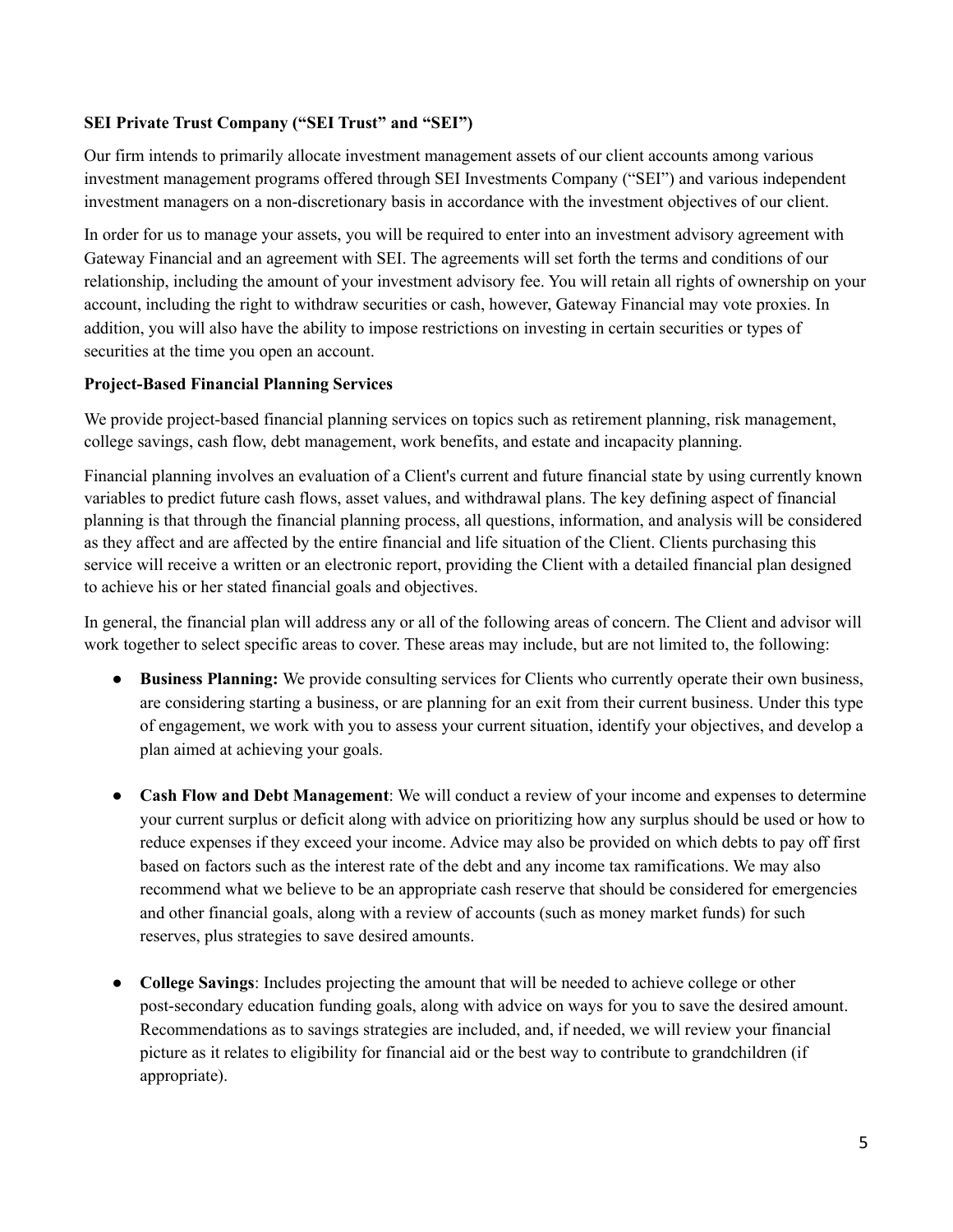- **Employee Benefits Optimization**: We will provide review and analysis as to whether you, as an employee, are taking the maximum advantage possible of your employee benefits. If you are a business owner, we will consider and/or recommend the various benefit programs that can be structured to meet both business and personal retirement goals.
- **Estate Planning**: This usually includes an analysis of your exposure to estate taxes and your current estate plan, which may include whether you have a will, powers of attorney, trusts, and other related documents. Our advice also typically includes ways for you to minimize or avoid future estate taxes by implementing appropriate estate planning strategies such as the use of applicable trusts. We always recommend clients consult with a qualified attorney when you initiate, update, or complete estate planning services.
- **Financial Goals**: We will help Clients identify financial goals and develop a plan to reach them. We will identify what you plan to accomplish, what resources you will need to make it happen, how much time you will need to reach the goal, and how much you should budget for your goal.
- **Insurance**: Review of existing policies to ensure proper coverage for life, health, disability, long-term care, liability, home, and automobile.
- **Investment Analysis**: This may involve developing an asset allocation strategy to meet Clients' financial goals and risk tolerance, providing information on investment vehicles and strategies, reviewing employee stock options, as well as assisting you in establishing your own investment account at a selected broker/dealer or custodian. The strategies and types of investments we may recommend are further discussed in Item 8 of this brochure.
- **Retirement Planning**: Our retirement planning services typically include projections of your likelihood of achieving your financial goals, typically focusing on financial independence as the primary objective. For situations where projections show less than the desired results, we may make recommendations, including those that may impact the original projections by adjusting certain variables (e.g., working longer, saving more, spending less, taking more risk with investments).

If you are near retirement or already retired, advice may be given on appropriate distribution strategies to minimize the likelihood of running out of money or having to adversely alter spending during your retirement years.

- **Risk Management:** A risk management review includes an analysis of your exposure to major risks that could have a significant adverse impact on your financial picture, such as premature death, disability, property and casualty losses, or the need for long-term care planning. Advice may be provided on ways to minimize such risks and about weighing the costs of purchasing insurance versus the benefits of doing so and, likewise, the potential cost of not purchasing insurance ("self‐insuring").
- **Tax Planning Strategies:** Advice may include ways to minimize current and future income taxes as a part of your overall financial planning picture. For example, we may make recommendations on which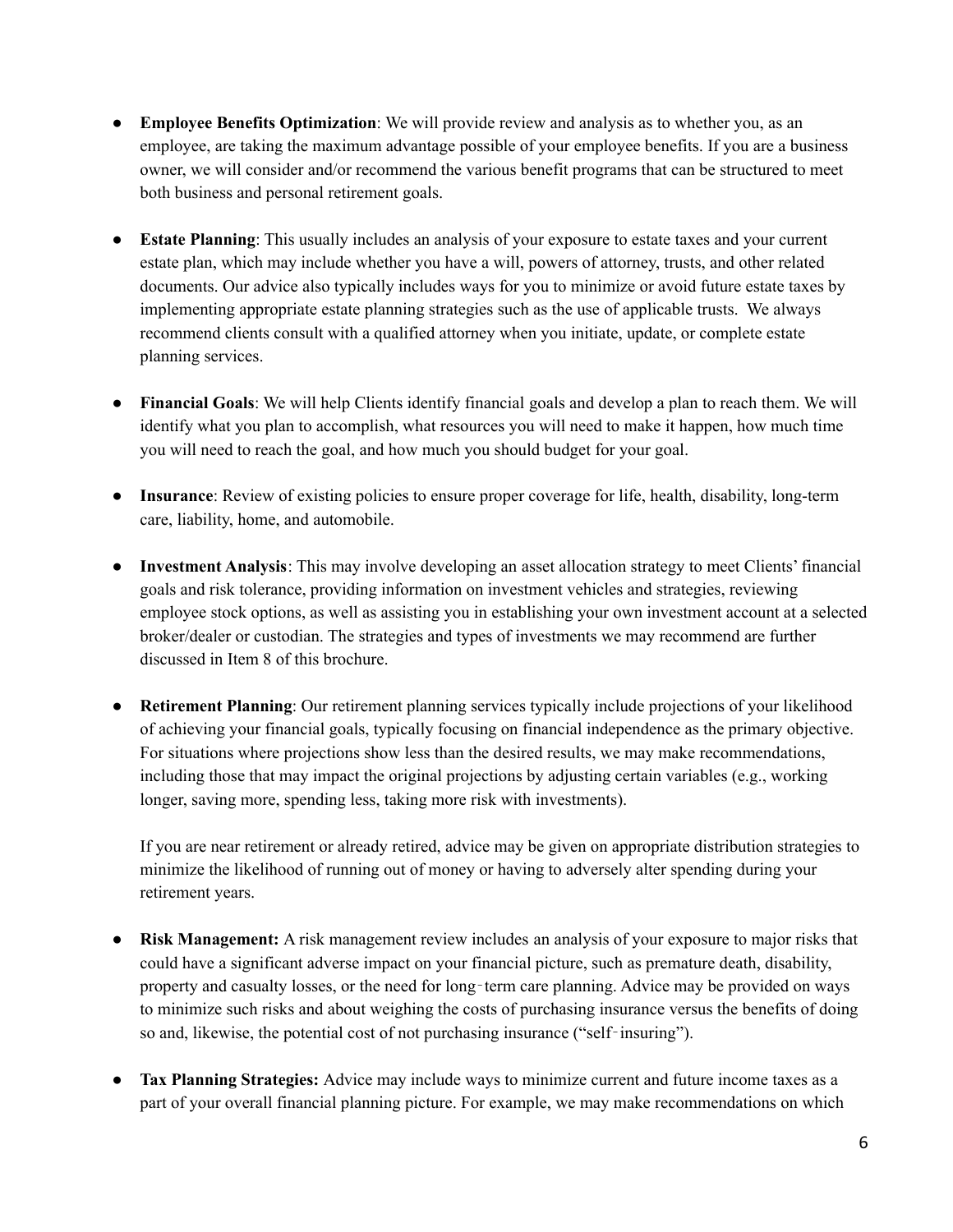type of account(s) or specific investments should be owned based in part on their "tax efficiency," with the consideration that there is always a possibility of future changes to federal, state or local tax laws and rates that may impact your situation. We recommend clients consult with a qualified tax professional before initiating any tax planning strategy.

#### **Ongoing Financial Planning**

This service involves working one-on-one with a planner over an extended period of time. By paying a fixed fee, Clients get to work with a planner who will work with them to develop and implement their plan. The planner will monitor the plan, recommend any changes and ensure the plan is up to date.

Upon desiring a comprehensive plan, a Client will be taken through establishing their goals and values around money. They will be required to provide information to help complete the following areas of analysis: net worth, cash flow, insurance, credit scores/reports, employee benefits, retirement planning, insurance, investments, college planning, and estate planning. Once the Client's information is reviewed, their plan will be built and analyzed, and then the findings, analysis and potential changes to their current situation will be reviewed with the Client. Clients subscribing to this service will receive a written or an electronic report, providing the Client with a detailed financial plan designed to achieve his or her stated financial goals and objectives. If a follow-up meeting is required, we will meet at the Client's convenience. The plan and the Client's financial situation and goals will be monitored throughout the year and follow-up phone calls and emails will be made to the Client to confirm that any agreed upon action steps have been carried out. On an annual basis, there will be a full review of this plan to ensure its accuracy and ongoing appropriateness. Any needed updates will be implemented at that time.

**Estate Planning** - We always recommend clients consult with a qualified attorney when you initiate, update, or complete estate planning services, and we will refer clients to an independent, unaffiliated, third-party estate planning attorney for this service. Fees for this service may be paid for by Gateway Financial out of your financial planning or advisory fees as disclosed in Item 5. We do not share in any fees received by the third-party. From time-to-time, we will participate in meetings or phone calls between you and your attorney with your approval or request.

**Tax Preparation and Planning** - We recommend clients consult with a qualified tax professional before initiating any tax planning strategy, and we will refer clients to an independent, unaffiliated, third-party tax preparer for this service. Fees for this service may be paid for by Gateway Financial out of your financial planning or advisory fees as disclosed in Item 5. We do not share in any fees received by the third-party. We will participate in meetings or phone calls between you and your tax professional with your approval.

Clients are not required to utilize any third-party products or services that we may recommend and they can *receive similar services from other professionals at a similar or lower cost.*

#### **Employee Benefit Plan Services**

Our firm provides employee benefit plan services to employer plan sponsors on an ongoing basis. Generally, such services consist of assisting employer plan sponsors in establishing, monitoring, and reviewing their company's participant-directed retirement plan. As the needs of the plan sponsor dictate, areas of advising could include: investment options, plan structure, and participant education.

In providing employee benefit plan services, our firm does not provide any advisory services with respect to the following types of assets: employer securities, real estate (excluding real estate funds and publicly traded REITs),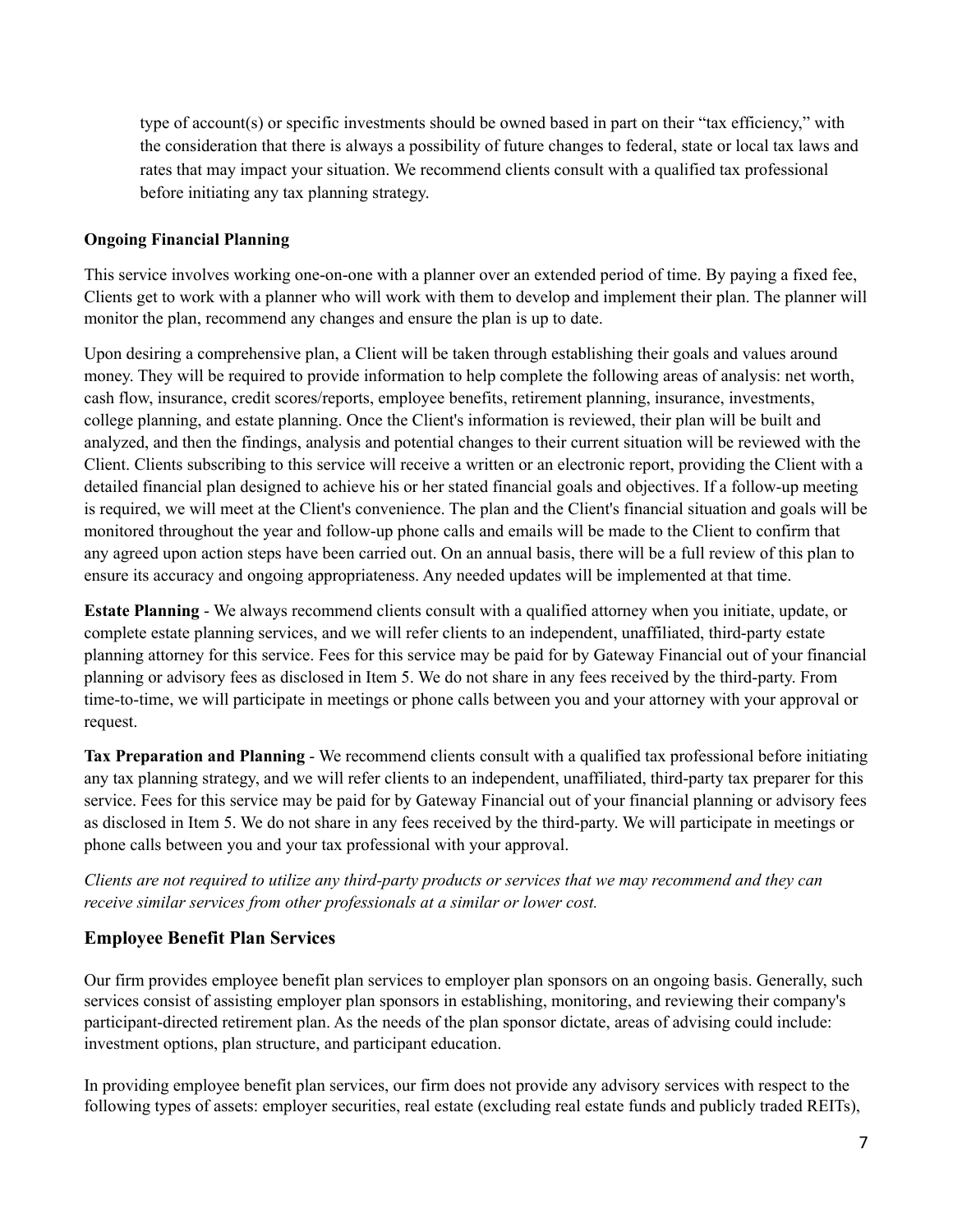participant loans, non-publicly traded securities or assets, other illiquid investments, or brokerage window programs (collectively, "Excluded Assets").

#### **Client Tailored Services and Client Imposed Restrictions**

We offer the same suite of services to all of our clients. However, specific Client financial plans and their implementation are dependent upon the Client Investment Policy Statement which outlines each Client's current situation (income, tax levels, and risk tolerance levels) and is used to construct a Client specific plan to aid in the selection of a portfolio that matches restrictions, needs, and targets.

#### **Wrap Fee Programs**

We do not participate in wrap fee programs.

## <span id="page-7-0"></span>Item 5: Fees and Compensation

Please note, unless a Client has received the firm's Disclosure Brochure at least 48 hours prior to signing the investment advisory contract, the investment advisory contract may be terminated by the Client within five (5) business days of signing the contract without incurring any advisory fees. How we are paid depends on the type of advisory service we are performing. Please review the fee and compensation information below.

#### **Investment Management Services (Gateway Financial Manages)**

Our standard advisory fee is based on the market value of the assets under management and is calculated as follows:

| <b>Account Value</b>      | <b>Annual Advisory Fee</b> |
|---------------------------|----------------------------|
| $$0 - $500,000$           | $1.10\%$                   |
| \$500,001 - \$1,000,000   | $0.90\%$                   |
| $$1,000,001 - $2,500,000$ | $0.75\%$                   |
| \$2,500,001 and Above     | $0.50\%$                   |

The annual fees are negotiable, prorated, and paid in arrears on a quarterly basis. The advisory fee is a tiered fee and is calculated by assessing the percentage rates using the predefined levels of assets as shown in the above chart and applying the fee to the account value as of the last day of the previous quarter. No increase in the annual fee shall be effective without agreement from the Client by signing a new agreement or amendment to their current advisory agreement. In certain cases, a fixed annual fee may be negotiated in lieu of a fee based on assets under management.

We calculate period-end account values after all dividends settle in the account, therefore, the account value used to calculate advisory fees may differ from that of the custodial account statement. Our billing invoice will indicate the total account value used to calculate the advisory fee.

Advisory fees are directly debited from Client accounts, or the Client may choose to pay by check. Accounts initiated or terminated during a calendar quarter will be charged a prorated fee based on the amount of time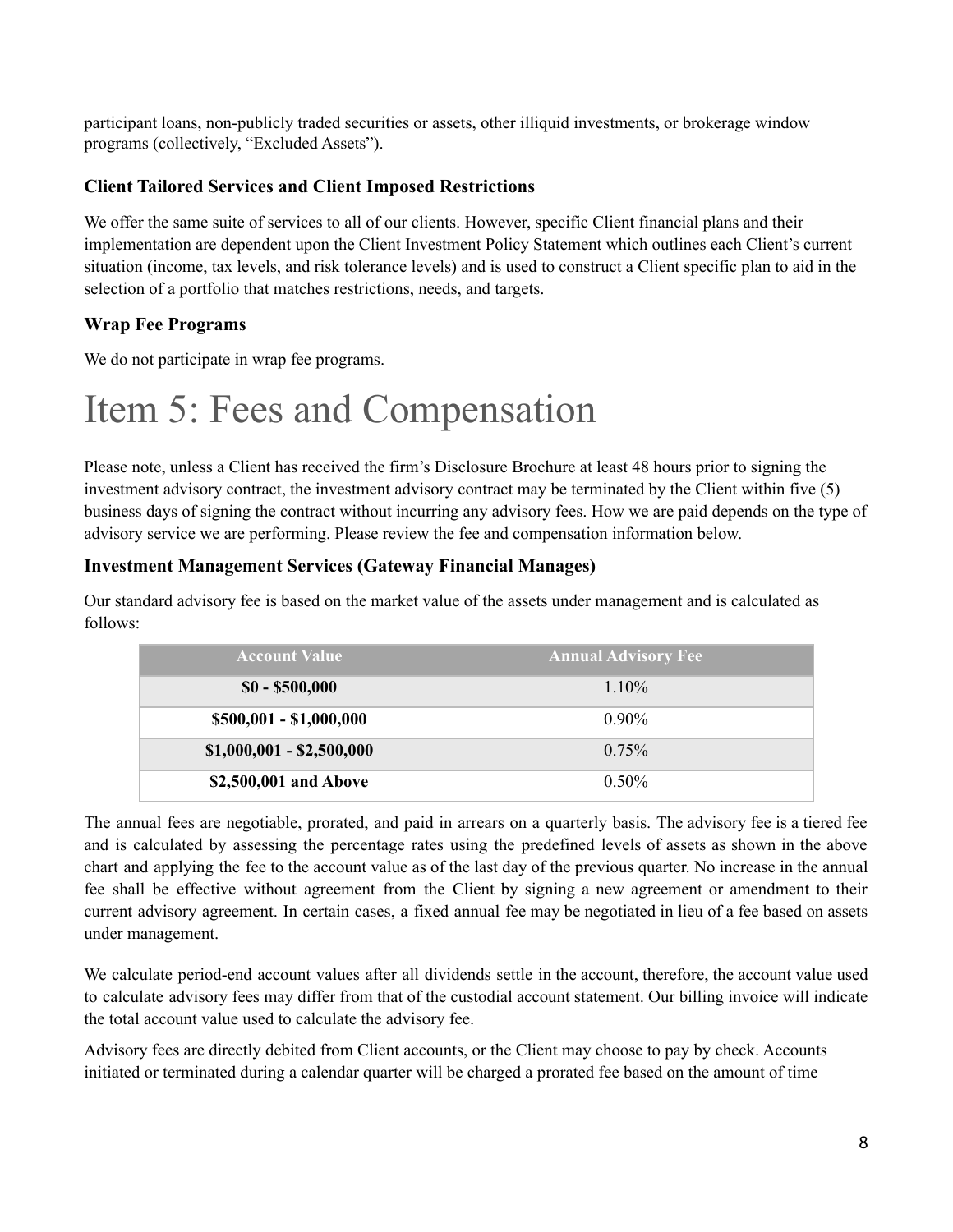remaining in the billing period. An account may be terminated with written notice at least 30 calendar days in advance. Since fees are paid in arrears, no refund will be needed upon the termination of the account.

#### **Use of Third Party Managers, Outside Managers, or Sub-Advisors (TAMPs)**

The standard advisory fee is based on the market value of the account and is calculated as follows:

| <b>Account Value</b>      | <b>Annual Advisory Fee</b> |
|---------------------------|----------------------------|
| $$0 - $500,000$           | $1.10\%$                   |
| \$500,001 - \$1,000,000   | $0.90\%$                   |
| $$1,000,001 - $2,500,000$ | $0.75\%$                   |
| Above \$2,500,001         | $0.50\%$                   |

For clients utilizing XYIS: The annual fees are negotiable and are pro-rated and paid in arrears on a quarterly basis, and are based on the average daily balance over the previous quarter.

For clients utilizing SEI: The annual fees are negotiable and are pro-rated and paid in arrears on a quarterly basis, and are based on the account value as of the last day of the previous quarter.

When an Outside Manager is used, the Outside Manager will debit the Client's account for both the Outside Manager's fee, and Gateway Financial's advisory fee, and will remit Gateway Financial's fee to Gateway Financial. Please note, the above fee schedule does not include the Outside Manager's fee. No increase in the annual fee shall be effective without agreement from the Client by signing a new agreement or amendment to their current advisory agreement. In certain cases, a fixed annual fee may be negotiated in lieu of a fee based on assets under management.

Accounts initiated or terminated during a calendar quarter will be charged a prorated fee based on the amount of time remaining in the billing period. An account may be terminated with written notice at least 30 calendar days in advance. Since fees are paid in arrears, no refund will be needed upon the termination of the account.

#### **Ongoing Financial Planning**

Ongoing Financial Planning typically consists of an upfront charge between \$2,400 and \$30,000 and an ongoing fee at the rate of \$2,400 to \$30,000 per year that is paid on either a quarterly or monthly frequency (based on client preference), in arrears. The fee may be negotiable in certain cases. Fees for this service may be paid by electronic funds transfer or check. This service may be terminated with 30 days' notice. Upon termination of any agreement, the fee will be prorated and any unearned fee will be refunded to the Client.

The upfront portion of the Comprehensive Financial Planning fee is for Client onboarding, data gathering, and setting the basis for the financial plan. This work will commence immediately after the fee is paid, and will be completed within the first 30 days of the date the fee is paid. Therefore, the upfront portion of the fee will not be paid more than 6 months in advance.

#### **Estate Planning and Tax Preparation & Planning**

As described in Item 4, we will refer certain clients to an independent, unaffiliated, third-party tax preparer or estate planning attorney for these specific services. Fees for Estate Planning or Tax Preparation and Planning may be paid for by Gateway Financial out of your financial planning or advisory fees. We do not share in any fees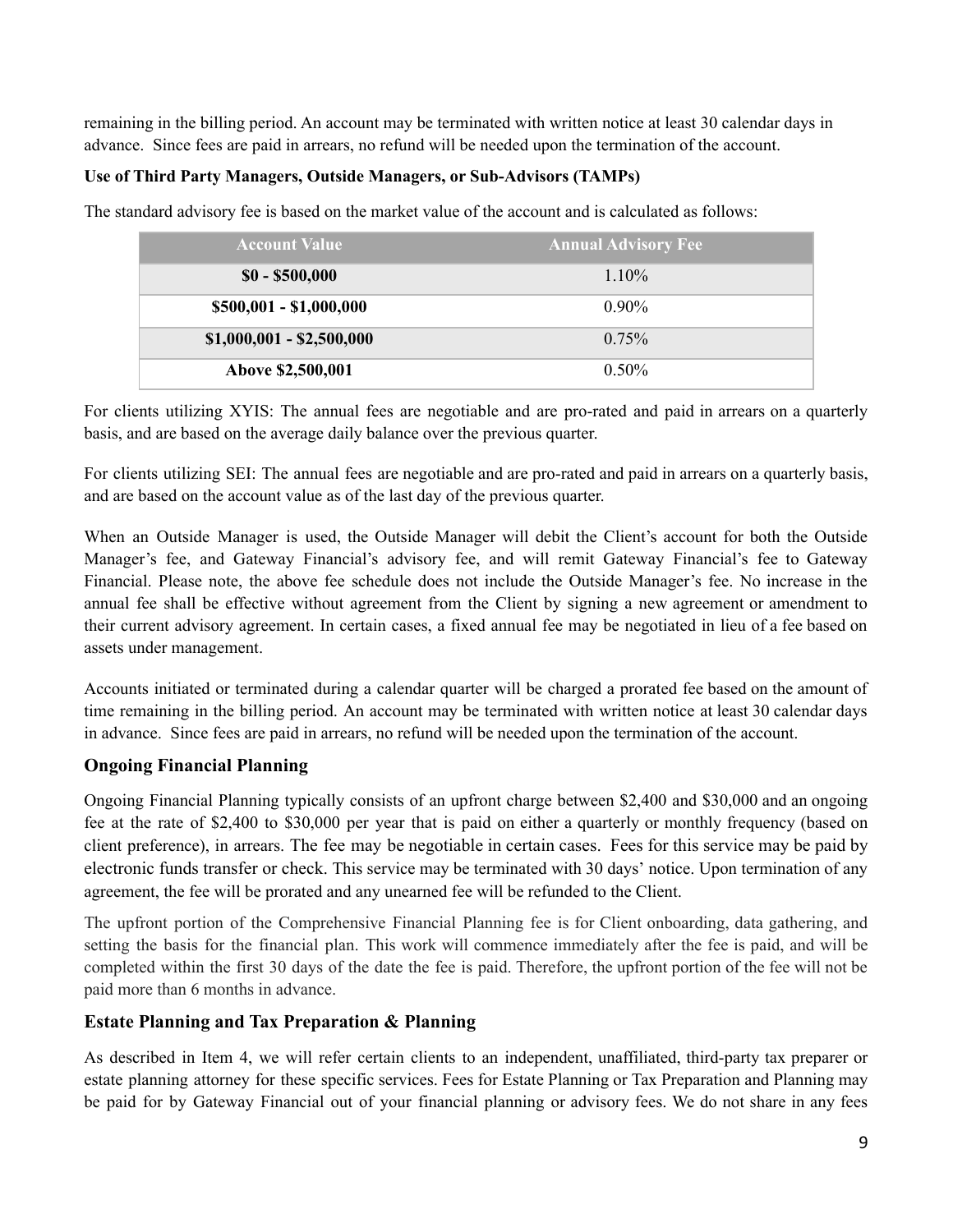received by the third-party. The client's ongoing fees may be higher if we anticipate at the start of the engagement that significant additional planning is needed as part of their ongoing financial planning arrangement. *Clients are* not required to utilize any third-party products or services that we may recommend and they can receive similar *services from other professionals at a similar or lower cost.*

#### **Project Based Financial Planning Fixed Fee**

Financial Planning will generally be offered on a fixed fee basis. The fixed fee will be agreed upon before the start of any work. The fixed fee can range between \$500 and \$30,000. The fee is negotiable. If a fixed fee program is chosen, half of the fee is due at the beginning of the process and the remainder is due upon completion of work, however, Gateway Financial will not bill an amount above \$500.00 more than 6 months in advance. Fees for this service may be paid by electronic funds transfer or check. In the event of early termination, any prepaid but unearned fees will be refunded to the Client and any completed deliverables of the project will be provided to the Client and no further fees will be charged.

#### **Employee Benefit Plan Services**

| <b>Account Value</b>       | <b>Gateway Financial's Fee</b> |
|----------------------------|--------------------------------|
| $$0 - $2,500,000$          | \$2,500 Minimum                |
| $$2,500,001 - $3,333,333$  | $1.00\%$                       |
| \$3,333,334 - \$5,000,000  | $0.75\%$                       |
| \$5,000,001 - \$10,000,000 | 0.65%                          |
| \$10,000,001 and Above     | $0.50\%$                       |

Gateway Financial will be compensated for Employee Benefit Plan services according to the value of plan assets. This does not include fees to other parties, such as RecordKeepers, Custodians, or Third-Party-Administrators. Fees for this service are either paid directly by the plan sponsor or deducted directly from the plan assets by the Custodian on a quarterly basis, and Gateway Financial's fee is remitted to Gateway Financial.

#### **Other Types of Fees and Expenses**

Our fees are exclusive of brokerage commissions, transaction fees, and other related costs and expenses which may be incurred by the Client. Clients may incur certain charges imposed by custodians, brokers, and other third parties such as custodial fees, deferred sales charges, odd-lot differentials, transfer taxes, wire transfer, and electronic fund fees, and other fees and taxes on brokerage accounts and securities transactions. Mutual Fund and exchange-traded funds also charge internal management fees, which are disclosed in a fund's prospectus. Such charges, fees, and commissions are exclusive of and in addition to our fee, and we shall not receive any portion of these commissions, fees, and costs.

Item 12 further describes the factors that we consider in selecting or recommending broker-dealers for Client's transactions and determining the reasonableness of their compensation (e.g., commissions).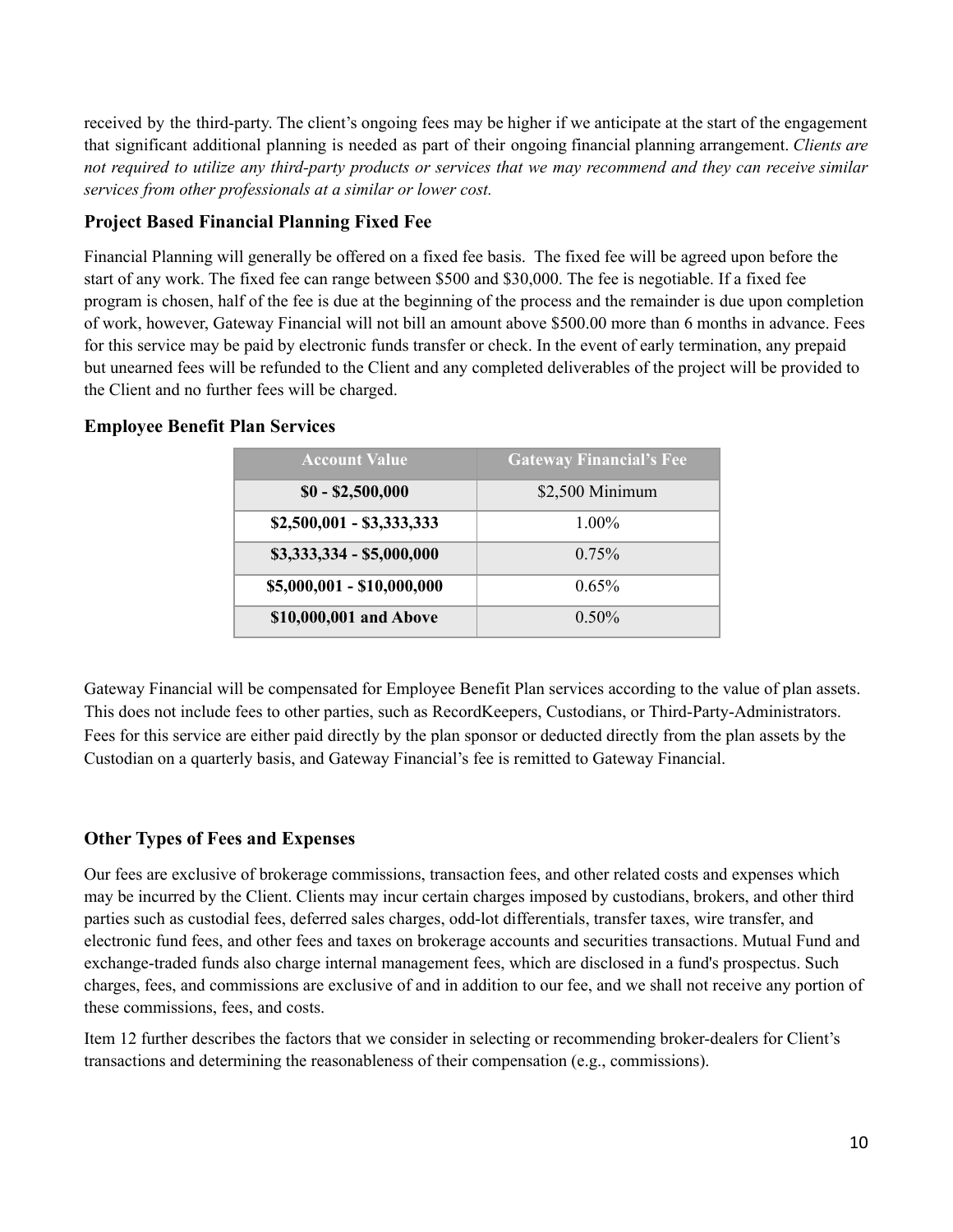# <span id="page-10-0"></span>Item 6: Performance-Based Fees and Side-By-Side Management

We do not offer performance-based fees and do not engage in side-by-side management.

## <span id="page-10-1"></span>Item 7: Types of Clients

We provide financial planning and portfolio management services to individuals, high net-worth individuals, pension and profit sharing plans, and corporations or other businesses.

We do not have a minimum account size requirement.

## <span id="page-10-2"></span>Item 8: Methods of Analysis, Investment Strategies and Risk of Loss

When Clients have us complete an Investment Analysis (described in Item 4 of this brochure) as part of their financial plan, our primary methods of investment analysis are fundamental, technical, cyclical, and charting analysis.

**Fundamental analysis** involves analyzing individual companies and their industry groups, such as a company's financial statements, details regarding the company's product line, the experience, and expertise of the company's management, and the outlook for the company's industry. The resulting data is used to measure the true value of the company's stock compared to the current market value. The risk of fundamental analysis is that the information obtained may be incorrect and the analysis may not provide an accurate estimate of earnings, which may be the basis for a stock's value. If securities prices adjust rapidly to new information, utilizing fundamental analysis may not result in favorable performance.

**Technical analysis** involves using chart patterns, momentum, volume, and relative strength in an effort to pick sectors that may outperform market indices. However, there is no assurance of accurate forecasts or that trends will develop in the markets we follow. In the past, there have been periods without discernible trends and similar periods will presumably occur in the future. Even where major trends develop, outside factors like government intervention could potentially shorten them.

Furthermore, one limitation of technical analysis is that it requires price movement data, which can translate into price trends sufficient to dictate a market entry or exit decision. In a trendless or erratic market, a technical method may fail to identify trends requiring action. In addition, technical methods may overreact to minor price movements, establishing positions contrary to overall price trends, which may result in losses. Finally, a technical trading method may underperform other trading methods when fundamental factors dominate price moves within a given market.

**Cyclical analysis** is a type of technical analysis that involves evaluating recurring price patterns and trends based upon business cycles. Economic/business cycles may not be predictable and may have many fluctuations between long-term expansions and contractions. The lengths of economic cycles may be difficult to predict with accuracy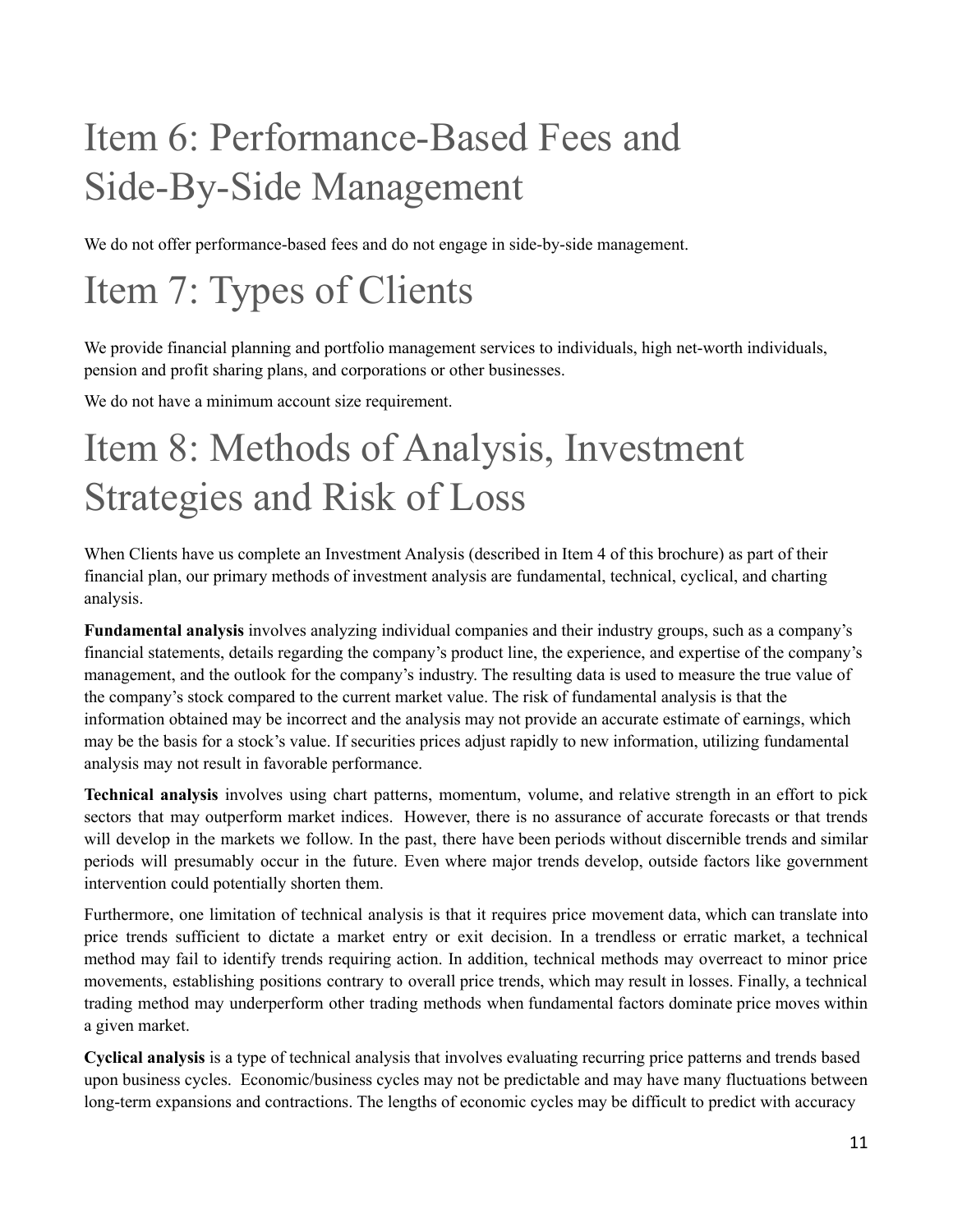and therefore the risk of cyclical analysis is the difficulty in predicting economic trends and consequently the changing value of securities that would be affected by these changing trends.

**Charting analysis** involves the gathering and processing of price and volume information for a particular security. This price and volume information is analyzed using mathematical equations. The resulting data is then applied to graphing charts, which is used to predict future price movements based on price patterns and trends. Charts may not accurately predict future price movements. Current prices of securities may not reflect all information about the security and day-to-day changes in market prices of securities may follow random patterns and may not be predictable with any reliable degree of accuracy.

#### **Modern Portfolio Theory**

The underlying principles of MPT are:

- Investors are risk averse. The only acceptable risk is that which is adequately compensated by an expected return. Risk and investment return are related and an increase in risk requires an increased expected return.
- Markets are efficient. The same market information is available to all investors at the same time. The market prices every security fairly based upon this equal availability of information.
- The design of the portfolio as a whole is more important than the selection of any particular security. The appropriate allocation of capital among asset classes will have far more influence on long-term portfolio performance than the selection of individual securities.
- Investing for the long-term (preferably longer than ten years) becomes critical to investment success because it allows the long-term characteristics of the asset classes to surface.
- Increasing diversification of the portfolio with lower correlated asset class positions can decrease portfolio risk. Correlation is the statistical term for the extent to which two asset classes move in tandem or opposition to one another.

**Use of Outside Managers:** We may refer Clients to third-party investment advisers ("outside managers"). Our analysis of outside managers involves the examination of the experience, expertise, investment philosophies, and past performance of the outside managers in an attempt to determine if that manager has demonstrated an ability to invest over a period of time and in different economic conditions. We monitor the manager's underlying holdings, strategies, concentrations, and leverage as part of our overall periodic risk assessment. Additionally, as part of our due diligence process, we survey the manager's compliance and business enterprise risks. A risk of investing with an outside manager who has been successful in the past is that he or she may not be able to replicate that success in the future. In addition, as we do not control the underlying investments in an outside manager's portfolio. There is also a risk that a manager may deviate from the stated investment mandate or strategy of the portfolio, making it a less suitable investment for our Clients. Moreover, as we do not control the manager's daily business and compliance operations, we may be unaware of the lack of internal controls necessary to prevent business, regulatory or reputational deficiencies.

#### **Passive Investment Management**

We primarily practice passive investment management. Passive investing involves building portfolios that are comprised of various distinct asset classes. The asset classes are weighted in a manner to achieve the desired relationship between correlation, risk, and return. Funds that passively capture the returns of the desired asset classes are placed in the portfolio. The funds that are used to build passive portfolios are typically index mutual funds or exchange-traded funds.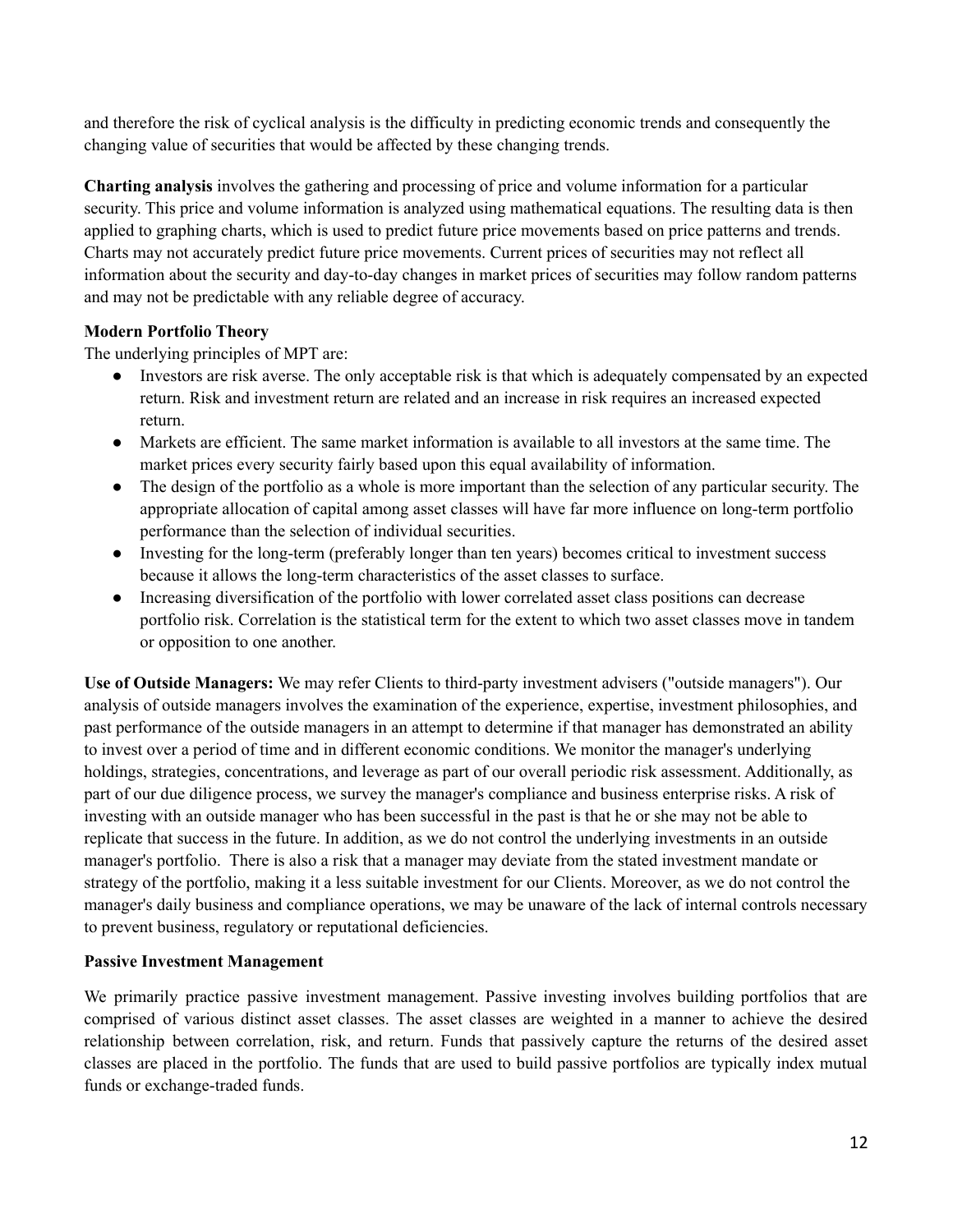Passive investment management is characterized by low portfolio expenses (i.e. the funds inside the portfolio have low internal costs), minimal trading costs (due to infrequent trading activity), and relative tax efficiency (because the funds inside the portfolio are tax efficient and turnover inside the portfolio is minimal).

In contrast, active management involves a single manager or managers who employ some method, strategy or technique to construct a portfolio that is intended to generate returns that are greater than the broader market or a designated benchmark.

#### **Material Risks Involved**

All investing strategies we offer involve risk and may result in a loss of your original investment which you **should be prepared to bear.** Many of these risks apply equally to stocks, bonds, commodities, and any other investment or security. Material risks associated with our investment strategies are listed below.

**Market Risk:** Market risk involves the possibility that an investment's current market value will fall because of a general market decline, reducing the value of the investment regardless of the operational success of the issuer's operations or its financial condition.

**Strategy Risk:** The Adviser's investment strategies and/or investment techniques may not work as intended.

**Small and Medium Cap Company Risk:** Securities of companies with small and medium market capitalizations are often more volatile and less liquid than investments in larger companies. Small and medium cap companies may face a greater risk of business failure, which could increase the volatility of the Client's portfolio.

**Turnover Risk:** At times, the strategy may have a portfolio turnover rate that is higher than other strategies. A high portfolio turnover would result in correspondingly greater brokerage commission expenses and may result in the distribution of additional capital gains for tax purposes. These factors may negatively affect the account's performance.

**Limited markets:** Certain securities may be less liquid (harder to sell or buy) and their prices may at times be more volatile than at other times. Under certain market conditions, we may be unable to sell or liquidate investments at prices we consider reasonable or favorable or find buyers at any price.

**Concentration Risk:** Certain investment strategies focus on particular asset-classes, industries, sectors or types of investment. From time to time, these strategies may be subject to greater risks of adverse developments in such areas of focus than a strategy that is more broadly diversified across a wider variety of investments.

**Interest Rate Risk:** Bond (fixed income) prices generally fall when interest rates rise, and the value may fall below par value or the principal investment. The opposite is also generally true: bond prices generally rise when interest rates fall. In general, fixed income securities with longer maturities are more sensitive to these price changes. Most other investments are also sensitive to the level and direction of interest rates.

**Legal or Legislative Risk**: Legislative changes or Court rulings may impact the value of investments, or the securities' claim on the issuer's assets and finances.

**Inflation**: Inflation may erode the buying power of your investment portfolio, even if the dollar value of your investments remains the same.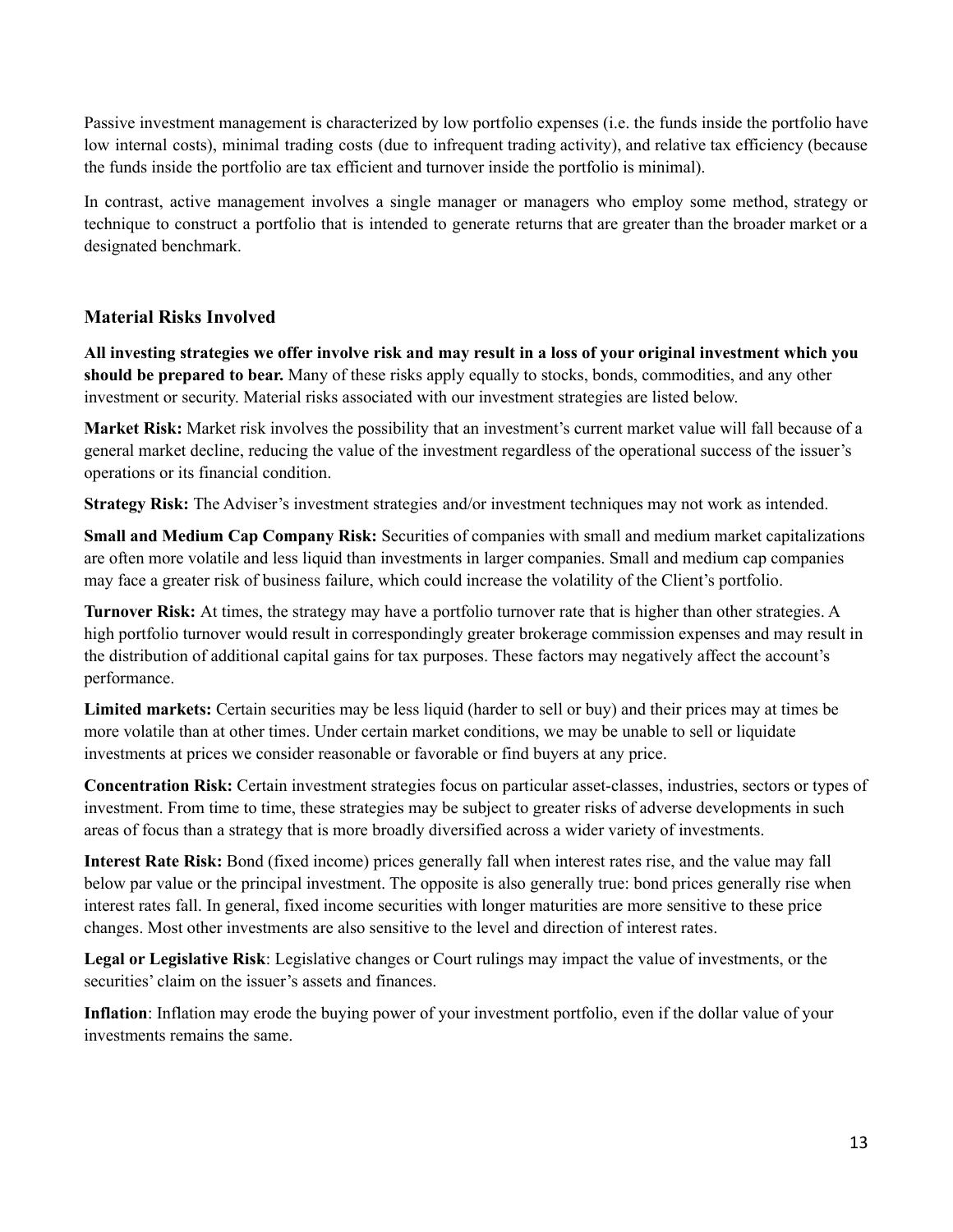#### **Risks Associated with Securities**

Apart from the general risks outlined above which apply to all types of investments, specific securities may have other risks.

**Commercial Paper** is, in most cases, an unsecured promissory note that is issued with a maturity of 270 days or less. Being unsecured the risk to the investor is that the issuer may default.

**Common stocks** may go up and down in price quite dramatically, and in the event of an issuer's bankruptcy or restructuring could lose all value. A slower-growth or recessionary economic environment could have an adverse effect on the price of all stocks.

**Corporate Bonds** are debt securities to borrow money. Generally, issuers pay investors periodic interest and repay the amount borrowed either periodically during the life of the security and/or at maturity. Alternatively, investors can purchase other debt securities, such as zero coupon bonds, which do not pay current interest, but rather are priced at a discount from their face values and their values accrete over time to face value at maturity. The market prices of debt securities fluctuate depending on factors such as interest rates, credit quality, and maturity. In general, market prices of debt securities decline when interest rates rise and increase when interest rates fall. The longer the time to a bond's maturity, the greater its interest rate risk.

**Bank Obligations** including bonds and certificates of deposit may be vulnerable to setbacks or panics in the banking industry. Banks and other financial institutions are greatly affected by interest rates and may be adversely affected by downturns in the U.S. and foreign economies or changes in banking regulations.

**Municipal Bonds** are debt obligations generally issued to obtain funds for various public purposes, including the construction of public facilities. Municipal bonds pay a lower rate of return than most other types of bonds. However, because of a municipal bond's tax-favored status, investors should compare the relative after-tax return to the after-tax return of other bonds, depending on the investor's tax bracket. Investing in municipal bonds carries the same general risks as investing in bonds in general. Those risks include interest rate risk, reinvestment risk, inflation risk, market risk, call or redemption risk, credit risk, and liquidity and valuation risk.

**Options and other derivatives** carry many unique risks, including time-sensitivity, and can result in the complete loss of principal. While covered call writing does provide a partial hedge to the stock against which the call is written, the hedge is limited to the amount of cash flow received when writing the option. When selling covered calls, there is a risk the underlying position may be called away at a price lower than the current market price.

**Exchange Traded Funds** prices may vary significantly from the Net Asset Value due to market conditions. Certain Exchange Traded Funds may not track underlying benchmarks as expected. ETFs are also subject to the following risks: (i) an ETF's shares may trade at a market price that is above or below their net asset value; (ii) the ETF may employ an investment strategy that utilizes high leverage ratios; or (iii) trading of an ETF's shares may be halted if the listing exchange's officials deem such action appropriate, the shares are de-listed from the exchange, or the activation of market-wide "circuit breakers" (which are tied to large decreases in stock prices) halts stock trading generally. The Adviser has no control over the risks taken by the underlying funds in which the Clients invest.

**Mutual Funds** When a Client invests in open-end mutual funds or ETFs, the Client indirectly bears its proportionate share of any fees and expenses payable directly by those funds. Therefore, the Client will incur higher expenses, many of which may be duplicative. In addition, the Client's overall portfolio may be affected by losses of an underlying fund and the level of risk arising from the investment practices of an underlying fund (such as the use of derivatives).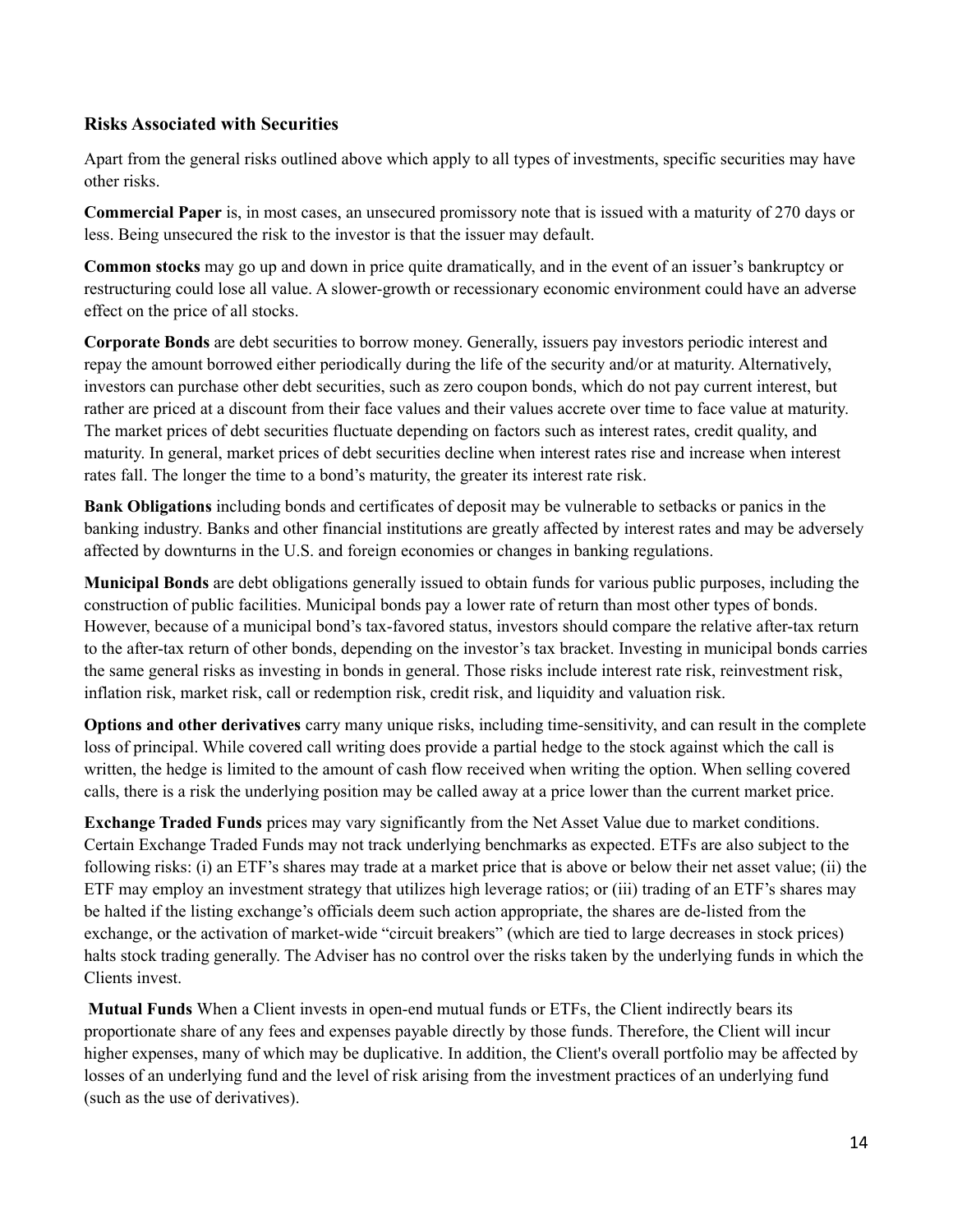# <span id="page-14-0"></span>Item 9: Disciplinary Information

### **Criminal or Civil Actions**

Gateway Financial and its management have not been involved in any criminal or civil action.

#### **Administrative Enforcement Proceedings**

Gateway Financial and its management have not been involved in administrative enforcement proceedings.

### **Self-Regulatory Organization Enforcement Proceedings**

Gateway Financial and its management have not been involved in legal or disciplinary events that are material to a Client's or prospective Client's evaluation of Gateway Financial or the integrity of its management.

## <span id="page-14-1"></span>Item 10: Other Financial Industry Activities and Affiliations

No Gateway Financial employee is registered, or have an application pending to register, as a futures commission merchant, commodity pool operator, or a commodity trading advisor.

Gateway Financial only receives compensation directly from Clients. We do not receive compensation from any outside source. We do not have any conflicts of interest with any outside party.

#### **Recommendations or Selections of Other Investment Advisers**

As referenced in Item 4 of this brochure, Gateway Financial recommends Clients to Outside Managers to manage their accounts. In the event that we recommend an Outside Manager, please note that we do not share in their advisory fee. Our fee is separate and in addition to their compensation (as noted in Item 5) and will be described to you prior to engagement. You are not obligated, contractually or otherwise, to use the services of any Outside Manager we recommend. Additionally, Gateway Financial will only recommend an Outside Manager who is properly licensed or registered as an investment adviser.

## Item 11: Code of Ethics, Participation or Interest in Client Transactions and Personal Trading

<span id="page-14-2"></span>As a fiduciary, our firm and its associates have a duty of utmost good faith to act solely in the best interests of each Client. Our Clients entrust us with their funds and personal information, which in turn places a high standard on our conduct and integrity. Our fiduciary duty is a core aspect of our Code of Ethics and represents the expected basis of all of our dealings. The firm also accepts the obligation not only to comply with the mandates and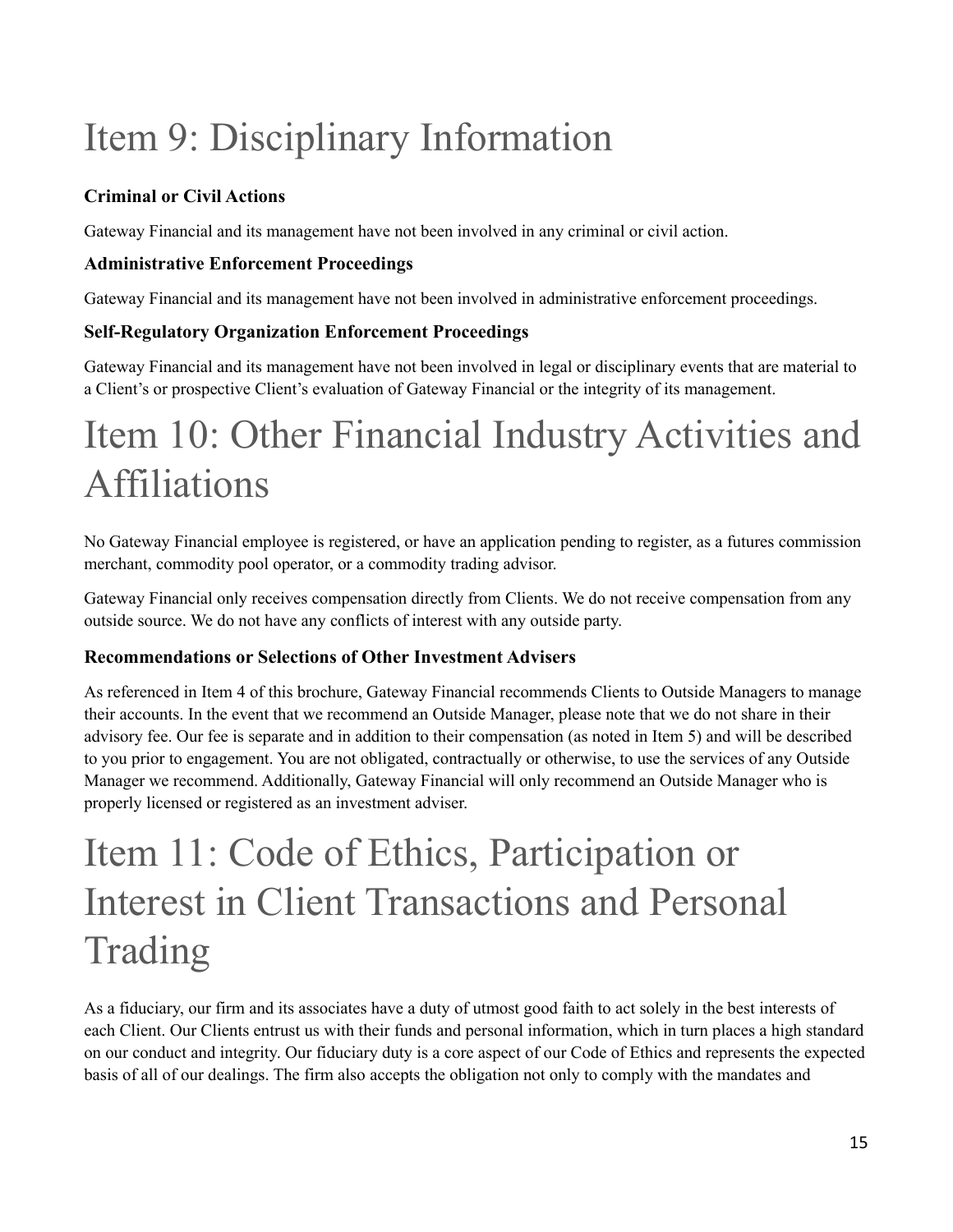requirements of all applicable laws and regulations but also to take responsibility to act in an ethical and professionally responsible manner in all professional services and activities.

#### **Code of Ethics Description**

This code does not attempt to identify all possible conflicts of interest, and literal compliance with each of its specific provisions will not shield associated persons from liability for personal trading or other conduct that violates a fiduciary duty to advisory Clients. A summary of the Code of Ethics' Principles is outlined below.

- Integrity Associated persons shall offer and provide professional services with integrity.
- Objectivity Associated persons shall be objective in providing professional services to Clients.
- Competence Associated persons shall provide services to Clients competently and maintain the necessary knowledge and skill to continue to do so in those areas in which they are engaged.
- Fairness Associated persons shall perform professional services in a manner that is fair and reasonable to Clients, principals, partners, and employers, and shall disclose conflict(s) of interest in providing such services.
- Confidentiality Associated persons shall not disclose confidential Client information without the specific consent of the Client unless in response to proper legal process, or as required by law.
- Professionalism Associated persons' conduct in all matters shall reflect the credit of the profession.
- Diligence Associated persons shall act diligently in providing professional services.

We periodically review and amend our Code of Ethics to ensure that it remains current, and we require all firm access persons to attest to their understanding of and adherence to the Code of Ethics at least annually. Our firm will provide a copy of its Code of Ethics to any Client or prospective Client upon request.

#### **Investment Recommendations Involving a Material Financial Interest and Conflicts of Interest**

Neither our firm, its associates or any related person is authorized to recommend to a Client or effect a transaction for a Client, involving any security in which our firm or a related person has a material financial interest, such as in the capacity as an underwriter, adviser to the issuer, etc.

#### **Advisory Firm Purchase of Same Securities Recommended to Clients and Conflicts of Interest**

Our firm and its "related persons" do not invest in the same securities, or related securities, e.g., warrants, options or futures, which we recommend to Clients.

#### **Trading Securities At/Around the Same Time as Client's Securities**

Because our firm and its "related persons" do not invest in the same securities, or related securities, e.g., warrants, options or futures, which we recommend to Clients, we do not trade in securities at or around the same time as Clients.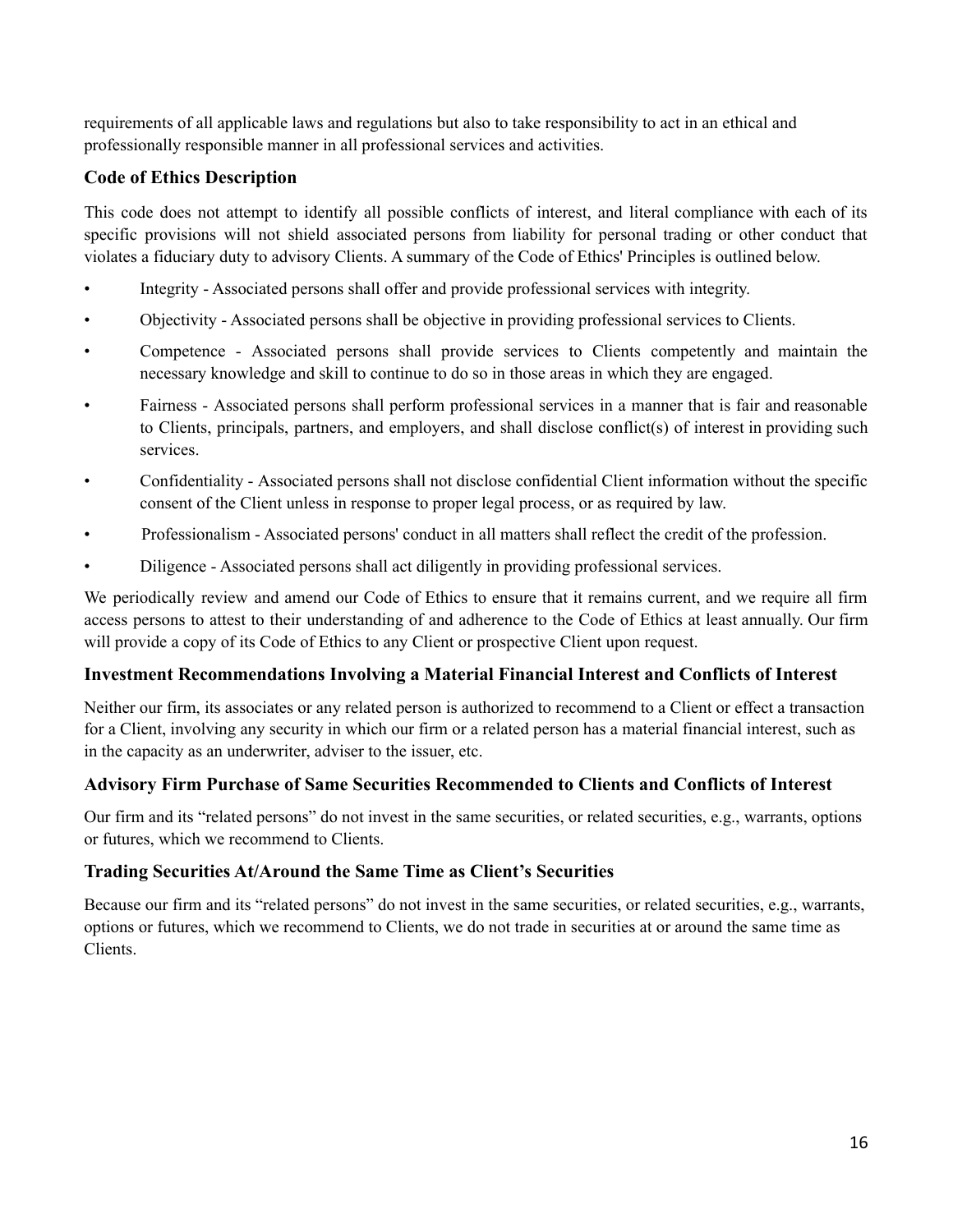## <span id="page-16-0"></span>Item 12: Brokerage Practices

#### **Factors Used to Select Custodians and/or Broker-Dealers**

Gateway Financial, LLC does not have any affiliation with Broker-Dealers. Specific custodian recommendations are made to the Client based on their need for such services. We recommend custodians based on the reputation and services provided by the firm.

#### **1. Research and Other Soft-Dollar Benefits**

We currently receive soft dollar benefits by nature of our relationship with MTG, LLC dba Betterment Securities ("Betterment Securities"), Capital Group, and SEI Private Trust.

#### **2. Brokerage for Client Referrals**

We receive no referrals from a broker-dealer or third party in exchange for using that broker-dealer or third party.

#### **3. Clients Directing Which Broker/Dealer/Custodian to Use**

We do recommend a specific custodian for Clients to use, however, Clients may custody their assets at a custodian of their choice. Clients may also direct us to use a specific broker-dealer to execute transactions. When Clients choose to use our recommended custodian, we may be unable to achieve the most favorable execution of Client transaction and this may cost Clients money over using a lower-cost custodian.

### **The Custodian and Brokers We Use (Betterment)**

Gateway Financial does not maintain custody of your assets that we manage, although we may be deemed to have custody of your assets if you give us the authority to withdraw advisory fees from your account (see Item 15—Custody, below). Your assets must be maintained in an account at a "qualified custodian," generally a broker-dealer or bank. We may recommend that our Clients use MTG, LLC dba Betterment Securities ("Betterment Securities"), a registered broker-dealer, Member SIPC, as the qualified custodian. We are independently owned and operated and are not affiliated with Betterment Securities. Betterment Securities will hold your assets in a brokerage account and buy and sell securities when we and/or you instruct them to. While we may recommend that you use Betterment Securities as custodian/broker, you will decide whether to do so and will open your account with Betterment Securities by entering into an account agreement directly with them. We do not open the account for you, although we may assist you in doing so. If you do not wish to place your assets with Betterment Securities, then we cannot manage your account on Betterment For Advisors (defined below).

### **Your Brokerage and Custody Costs**

For our Clients' accounts that Betterment Securities maintains, Betterment Securities generally does not charge you separately for custody services but is compensated as part of the Betterment For Advisors (defined below) platform fee, which is a percentage of the dollar amount of assets in the account in lieu of commissions. We have determined that having Betterment Securities execute trades is consistent with our duty to seek "best execution" of your trades. Best execution means the most favorable terms for a transaction based on all relevant factors, including those listed above (see "Factors Used to Select Custodians and/or Broker-Dealers").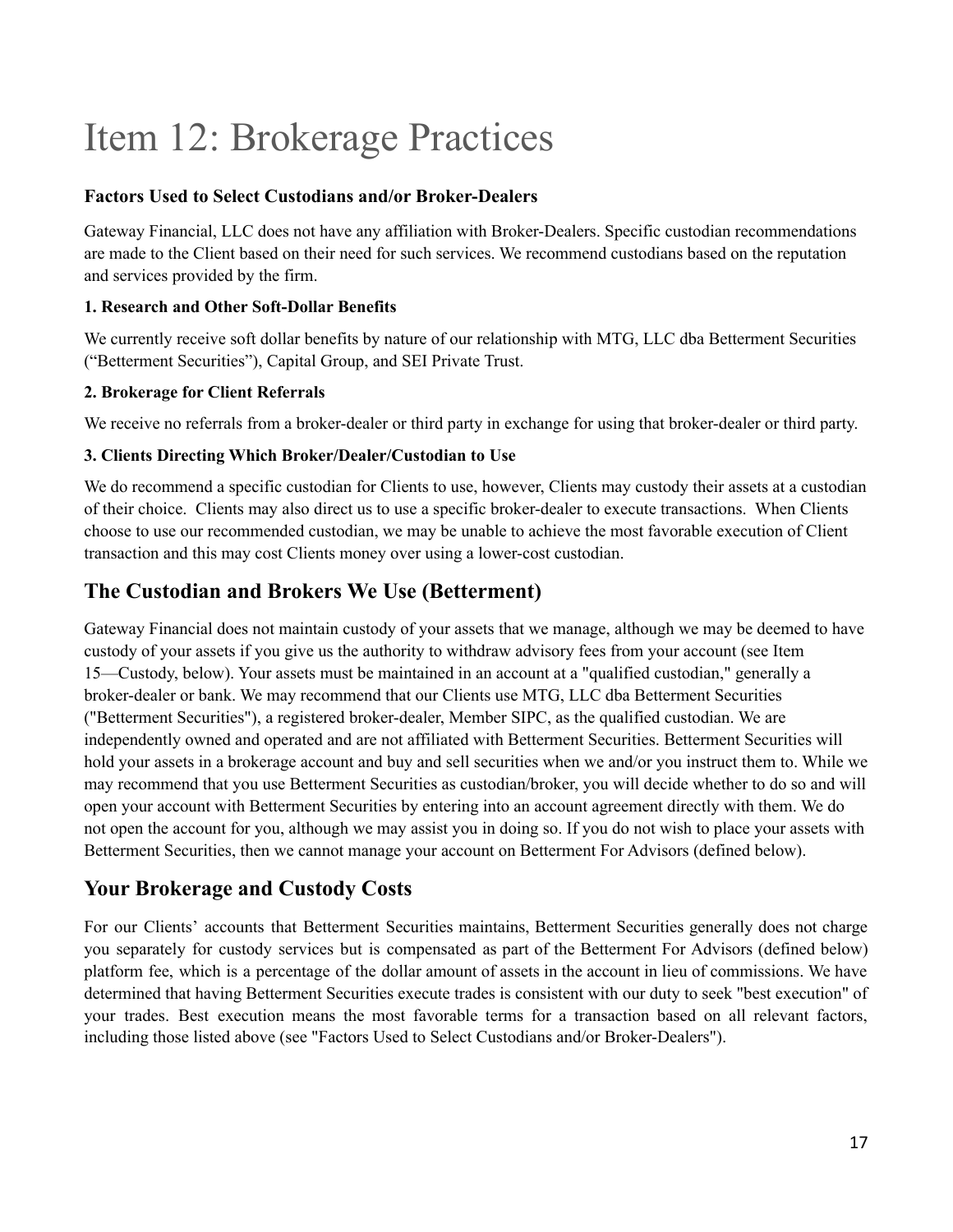### **Services Available to Us via Betterment For Advisors**

Betterment Securities serves as broker-dealer to Betterment For Advisors, an investment and advice platform serving independent investment advisory firms like us ("Betterment For Advisors"). Betterment For Advisors also makes available various support services which may not be available to Betterment's retail customers. Some of those services help us manage or administer our Clients' accounts, while others help us manage and grow our business. Betterment For Advisors' support services are generally available on an unsolicited basis (we don't have to request them) and at no charge to us. Following is a more detailed description of Betterment For Advisors' support services:

- 1. SERVICES THAT BENEFIT YOU. Betterment For Advisors includes access to a range of investment products, execution of securities transactions, and custody of Client assets through Betterment Securities. Betterment Securities' services described in this paragraph generally benefit you and your account.
- 2. SERVICES THAT MAY NOT DIRECTLY BENEFIT YOU. Betterment For Advisors also makes available to us other products and services that benefit us, but may not directly benefit you or your account. These products and services assist us in managing and administering our Clients' accounts, such as software and technology that may:
	- a. Assist with back-office functions, recordkeeping, and Client reporting of our Clients' accounts.
	- b. Provide access to Client account data (such as duplicate trade confirmations and account statements).
	- c. Provide pricing and other market data.
	- d. Assist with back-office functions, recordkeeping, and Client reporting.
- 3. SERVICES THAT GENERALLY BENEFIT ONLY US. By using Betterment For Advisors, we will be offered other services intended to help us manage and further develop our business enterprise. These services include:
	- a. Educational conferences and events.
	- b. Consulting on technology, compliance, legal, and business needs.
	- c. Publications and conferences on practice management and business succession.

#### **Our Interest in Betterment Securities' Services**

The availability of these services from Betterment For Advisors benefits us because we do not have to produce or purchase them. In addition, we don't have to pay for Betterment Securities' services. These services may be contingent upon us committing a certain amount of business to Betterment Securities in assets in custody. We may have an incentive to recommend that you maintain your account with Betterment Securities, based on our interest in receiving Betterment For Advisors and Betterment Securities' services that benefit our business rather than based on your interest in receiving the best value in custody services and the most favorable execution of your transactions. This is a potential conflict of interest. We believe, however, that our selection of Betterment Securities as custodian and broker is in the best interests of our Clients. Our selection is primarily supported by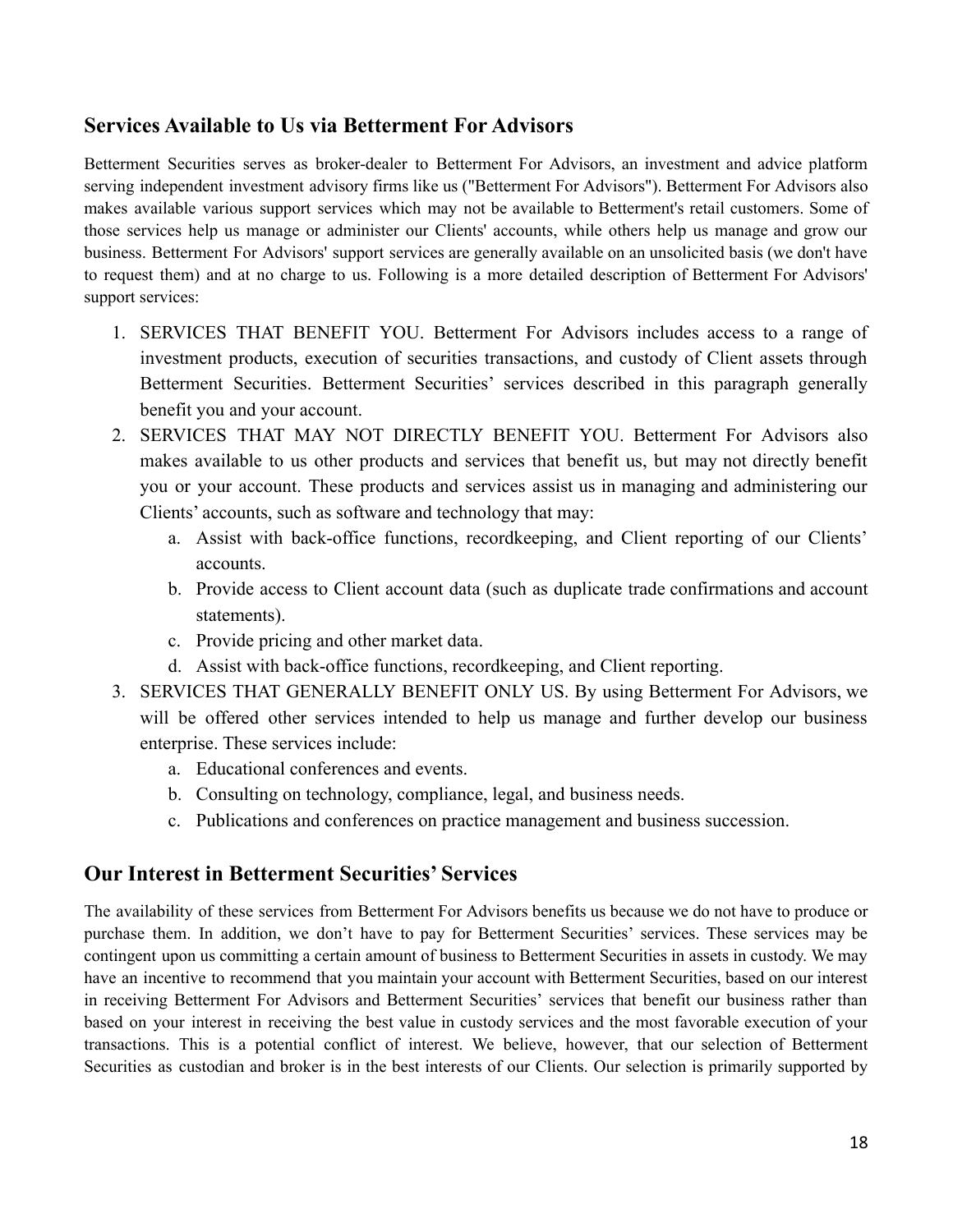the scope, quality, and price of Betterment Securities' services and not Betterment For Advisors and Betterment Securities' services that benefit only us.

### **The Custodian and Brokers We Use (SEI Private Trust Company)**

SEI (NASDAQ: SEIC) is a leading global provider of asset management, investment processing, and investment operations for institutional and personal wealth management. Our products and services help corporations, financial institutions, and individuals like you to create and manage wealth. Main office and corporate headquarters are in Oaks, Pennsylvania, USA, near Philadelphia. SEI operates from offices in Canada, Hong Kong, Ireland, the Netherlands, South Africa, Dubai, and the United Kingdom.

Gateway Financial has established a relationship with SEI Private Trust Company (SPTC), a federally chartered, limited purpose savings association that provides custodial and personal trust services. It adheres to extensive federally mandated controls, which are audited by independent and internal auditors and designed to prevent fraudulent activity.

Since SEI Private Trust Company is a trust institution – not a bank or brokerage firm – your assets are segregated from SEI's and they are custodied in your name. This means trust-company creditors have no claim to your assets. Since January 2001, high-net-worth investors have relied on SEI Private Trust Company, in cooperation with their financial advisors, for confidentiality and safekeeping of their assets as they travel to their financial destinations. And we pledge to continue to earn that trust by providing security and safety for your assets at every step along the way.

\*Investments held in a trust account are not protected from loss of value or from losses resulting from the *management strategy employed. There is no assurance the goals of the strategies discussed will be met. Diversification may not protect against market risk.*

#### **Services offered to us by SEI Private Trust Company ("SEI")**

Our firm recommends that certain clients allocate investment assets among the various mutual fund and exchange traded fund ("ETF") asset allocation models, underlying mutual funds and ETFs, and/or independent investment manager programs offered through SEI Investments Company ("SEI"). SEI is a global asset management company and sponsor of its own proprietary mutual funds. SEI Private Trust Company ("SEI Trust"), a subsidiary of SEI, serves as custodian for each SEI account (SEI and SEI Trust collectively referred to as "SEI"). SEI provides each client with reporting services, including consolidated monthly statements, quarterly performance reports, and year-end tax reports. SEI enables investment advisers such as our firm to offer our clients mutual fund asset allocation models, underlying individual mutual funds, ETFs, and investment management programs that are not otherwise available to the general public. As part of its overall investment management program, SEI offers quarterly rebalancing of each client's investment assets for the purpose of maintaining the assets in accordance with the client's previously designated percentage (%) asset allocations for the SEI account, if elected by the client. If a client desires automatic account rebalancing, he/she must first provide such authorization directly to our firm, who will then advise SEI accordingly. If the client selects a customized model rather than an SEI asset allocation model, the client's account will not be eligible for automatic rebalancing by SEI. In this case, our firm will provide recommendations for rebalancing based on the client's goals and objectives. Our firm shall not remove client accounts from SEI to another program without the client's consent. The fees charged by SEI are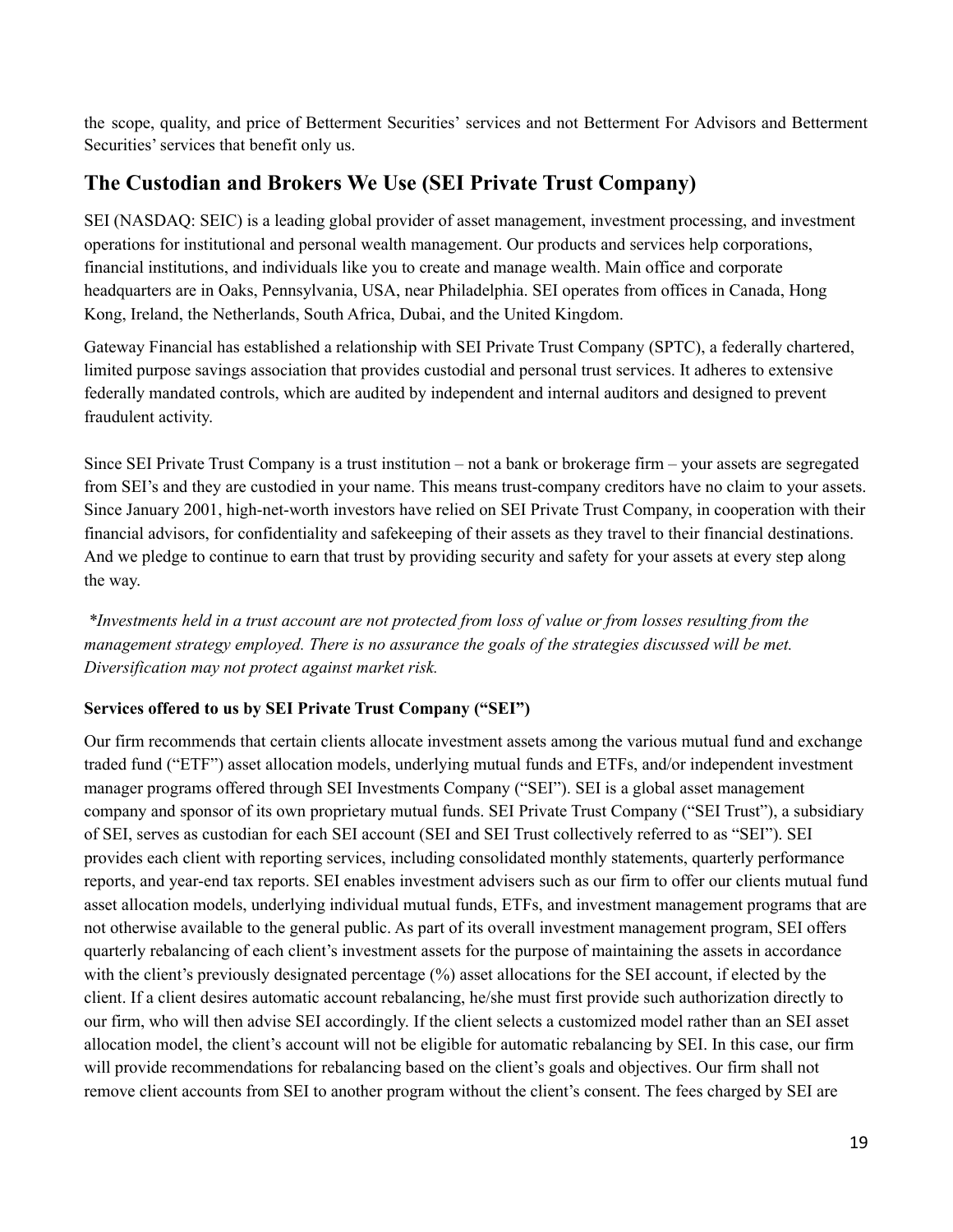exclusive of, and in addition to, our firm's investment management fee. In addition to our firm's investment management fee, the client, relative to all mutual fund and ETF purchases, shall also incur charges imposed at the mutual fund level and ETF level (e.g., management fees and other fund expenses).

### **The Custodian and Brokers We Use (SEI)**

SEI is a leading global provider of asset management, investment processing, and investment operations for institutional and personal wealth management. Our products and services help corporations, financial institutions and individuals like you to create and manage wealth. Main office and corporate headquarters are in Oaks, Pennsylvania, USA, near Philadelphia. SEI operates from offices in Canada, Hong Kong, Ireland, the Netherlands, South Africa, Dubai and the United Kingdom.

Your financial advisor has established a relationship with SEI Private Trust Company ("SEI"), a federally chartered, limited purpose savings association that provides custodial and personal trust services. It adheres to extensive federally mandated controls, which are audited by independent and internal auditors and designed to prevent fraudulent activity.

Since SEI Private Trust Company is a trust institution – not a bank or brokerage firm – your assets are segregated from SEI's and they are custodied in your name. This means trust-company creditors have no claim to your assets. Since January 2001, high-net-worth investors have relied on SEI Private Trust Company, in cooperation with their financial advisors, for confidentiality and safekeeping of their assets as they travel to their financial destinations. And we pledge to continue to earn that trust by providing security and safety for your assets at every step along the way.

\*Investments held in a trust account are not protected from loss of value or from losses resulting from the *management strategy employed. There is no assurance the goals of the strategies discussed will be met. Diversification may not protect against market risk.*

### **Aggregating (Block) Trading for Multiple Client Accounts**

We may combine multiple orders for shares of the same securities purchased for advisory accounts we manage (this practice is commonly referred to as "block trading"). We will then distribute a portion of the shares to participating accounts in a fair and equitable manner. The distribution of the shares purchased is typically proportionate to the size of the account, but it is not based on account performance or the amount or structure of management fees. Subject to our discretion, regarding particular circumstances and market conditions, when we combine orders, each participating account pays an average price per share for all transactions and pays a proportionate share of all transaction costs. Accounts owned by our firm or persons associated with our firm may participate in block trading with your accounts; however, they will not be given preferential treatment.

Outside Managers used by Gateway Financial may block Client trades at their discretion. Their specific practices are further discussed in their ADV Part 2A, Item 12.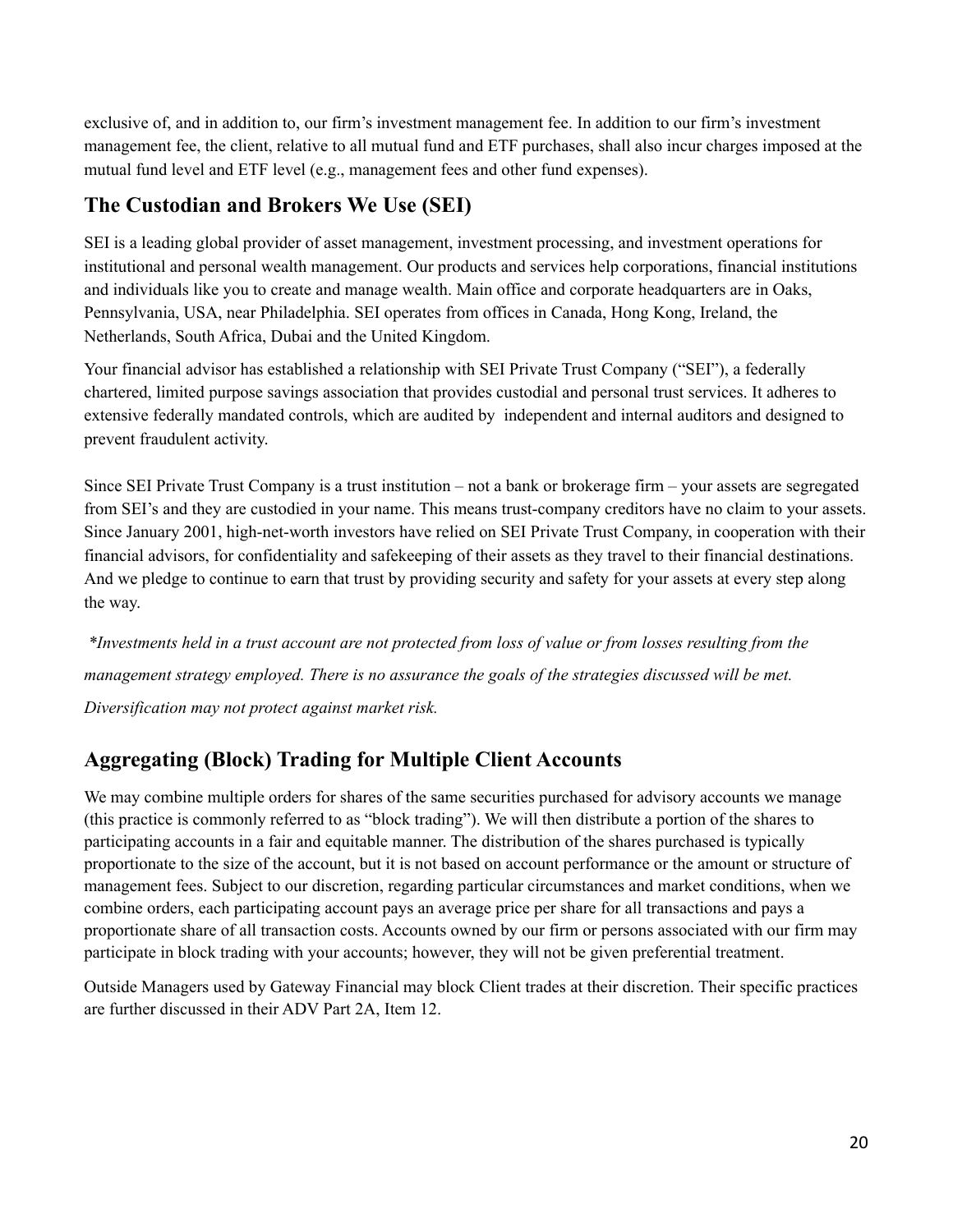# <span id="page-20-0"></span>Item 13: Review of Accounts

Client accounts with the Investment Management Service will be reviewed regularly on a quarterly basis by Todd Pouliot, President, and CCO. The account is reviewed with regards to the Client's investment policies and risk tolerance levels. Events that may trigger a special review would be unusual performance, addition or deletions of Client imposed restrictions, excessive draw-down, volatility in performance, or buy and sell decisions from the firm or per Client's needs.

Clients will receive trade confirmations from the broker(s) for each transaction in their accounts as well as monthly or quarterly statements and annual tax reporting statements from their custodian showing all activity in the accounts, such as receipt of dividends and interest.

Gateway Financial will not provide written reports to Investment Advisory Clients.

# <span id="page-20-1"></span>Item 14: Client Referrals and Other Compensation

We do not receive any economic benefit, directly or indirectly, from any third party for advice rendered to our Clients. Nor do we, directly or indirectly, compensate any person who is not advisory personnel for Client referrals.

We receive a non-economic benefit from SEI, SEI Private Trust Company, Betterment For Advisors and Betterment Securities in the form of the support products and services it makes available to us and other independent investment advisors whose Clients maintain their accounts at SEI Private Trust Company or Betterment Securities. These products and services, how they benefit us, and the related conflicts of interest are described above (see Item 12—Brokerage Practices). The availability to us of Betterment For Advisors and Betterment Securities' products and services is not based on us giving particular investment advice, such as buying particular securities for our Clients.

# <span id="page-20-2"></span>Item 15: Custody

Gateway Financial does not accept custody of Client funds except in the instance of withdrawing Client fees.

For Client accounts in which Gateway Financial directly debits their advisory fee:

- i. Gateway Financial will send a copy of its invoice to the custodian at the same time that it sends the Client a copy.
- ii. The custodian will send at least quarterly statements to the Client showing all disbursements for the account, including the amount of the advisory fee.
- iii. The Client will provide written authorization to Gateway Financial, permitting them to be paid directly for their accounts held by the custodian.

Clients should receive at least quarterly statements from the broker-dealer, bank, or other qualified custodians that holds and maintains Client's investment assets. We urge you to carefully review such statements and compare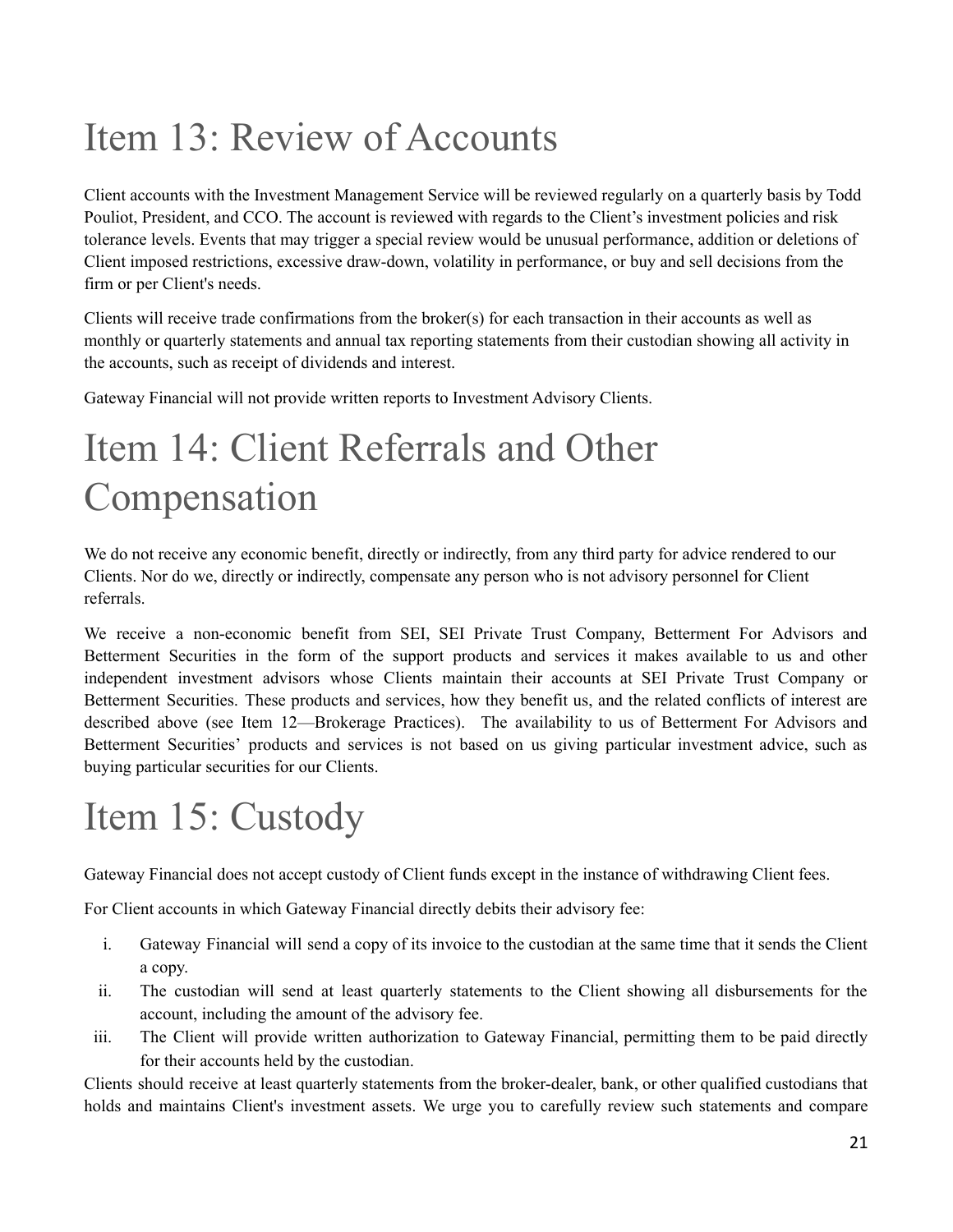such official custodial records to the account statements or reports that we may provide to you. Our statements or reports may vary from custodial statements based on accounting procedures, reporting dates, or valuation methodologies of certain securities.

## <span id="page-21-0"></span>Item 16: Investment Discretion

For those Client accounts where we provide Investment Management Services, we maintain discretion over Client accounts with respect to securities to be bought and sold and the amount of securities to be bought and sold. Investment discretion is explained to Clients in detail when an advisory relationship has commenced. At the start of the advisory relationship, the Client will execute a Limited Power of Attorney, which will grant our firm discretion over the account. Additionally, the discretionary relationship will be outlined in the advisory contract and signed by the Client.

Advisor will have the discretion to facilitate the selection of, and changes to, the Betterment For Advisors portfolio allocation. Betterment For Advisors provides software tools for advisors to facilitate the purchase and sale of securities in the Client's accounts, including the amounts of securities to be bought and sold to align with the Client's goals and risk tolerance, through a series of 101 incremental model portfolio allocations ranging from 0% to 100% in equities.

## <span id="page-21-1"></span>Item 17: Voting Client Securities

Gateway Financial does not vote Client proxies. Therefore, Clients maintain exclusive responsibility for: (1) voting proxies, and (2) acting on corporate actions pertaining to the Client's investment assets. The Client shall instruct the Client's qualified custodian to forward to the Client copies of all proxies and shareholder communications relating to the Client's investment assets. If the Client would like our opinion on a particular proxy vote, they may contact us at the number listed on the cover of this brochure.

In most cases, you will receive proxy materials directly from the account custodian. However, in the event we were to receive any written or electronic proxy materials, we would forward them directly to you by mail, unless you have authorized our firm to contact you by electronic mail, in which case, we would forward you any electronic solicitation to vote proxies.

## <span id="page-21-2"></span>Item 18: Financial Information

Registered Investment Advisers are required in this Item to provide you with certain financial information or disclosures about our financial condition. We have no financial commitment that impairs our ability to meet contractual and fiduciary commitments to Clients, and we have not been the subject of a bankruptcy proceeding.

We do not have custody of Client funds or securities or require or solicit prepayment of more than \$500 in fees per Client six months in advance.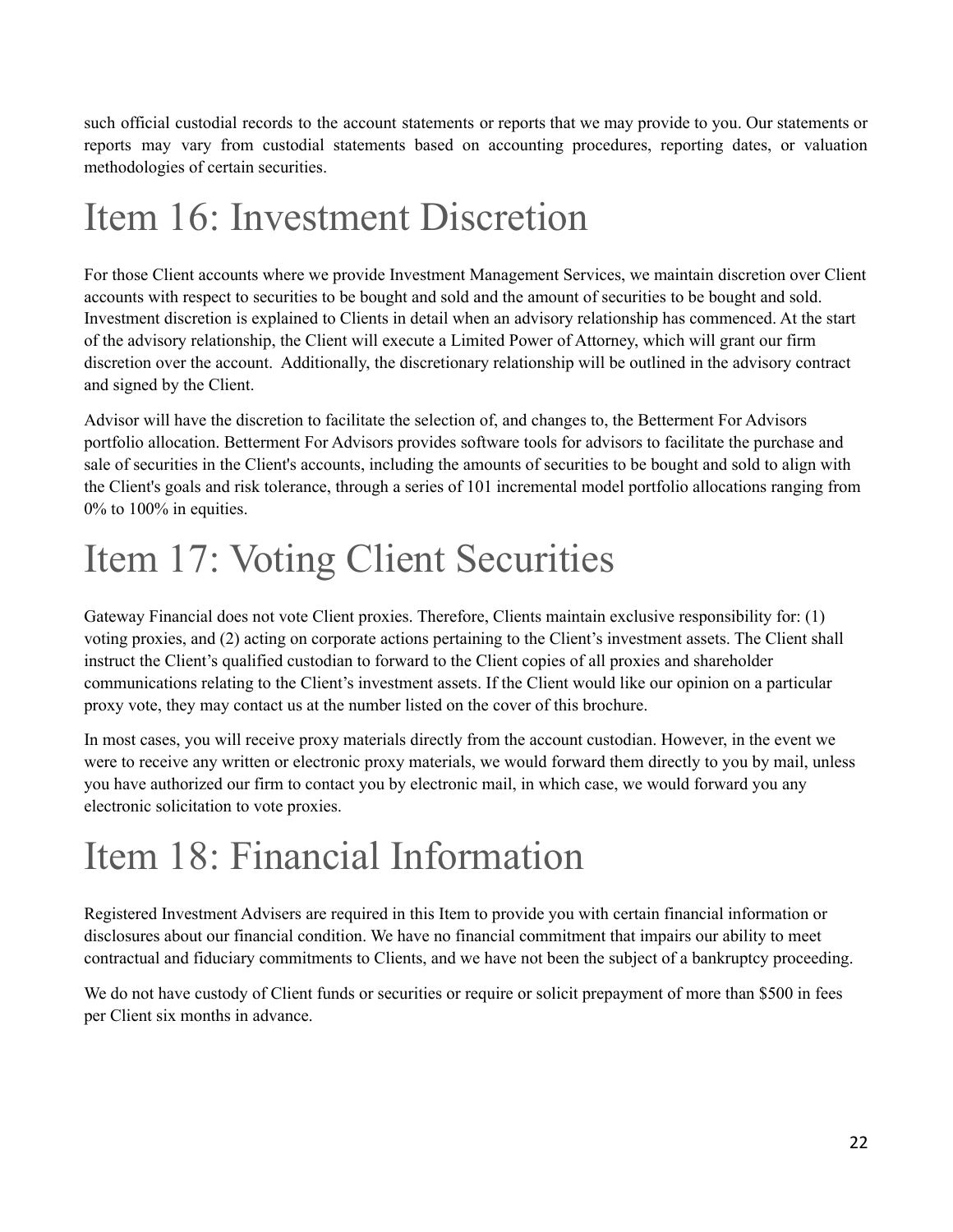# <span id="page-22-0"></span>Item 19: Requirements for State-Registered Advisers

## **Todd Pouliot**

Born: 1971

### **Educational Background**

- Cuyahoga Community College, Accounting
- Kent State University, Business Management and Accounting

### **Business Experience**

- 10/2019 Present, Gateway Financial, LLC, President and CCO
- 04/2010 04/2020, Sigma Planning Corporation (operating as Gateway Financial), Investment Adviser Representative
- 10/2008 04/2020, Sigma Financial Corporation (operating as Gateway Financial), Registered Rep
- 9/2004 10/2008, HORNOR, TOWNSEND & KENT, INC. Registered Rep

### **Professional Designations, Licensing & Exams**

### **AIF®**

The Accredited Investment Fiduciary® (AIF®) designation is granted by the Center for Fiduciary Studies, a Fiduciary360 (fi360) company. The AIF Designation certifies that the recipient has specialized knowledge of fiduciary standards of care and their application to the investment management process. To receive the AIF Designation, the individual must meet prerequisite criteria based on a combination of education, relevant industry experience, and/or ongoing professional development, complete a training program, successfully pass a comprehensive, closed-book final examination under the supervision of a proctor and agree to abide by the Code of Ethics and Conduct Standards. In order to maintain the AIF Designation, the individual must annually attest to the Code of Ethics and Conduct Standards and accrue and report a minimum of six hours of continuing education. The Designation is administered by the Center for Fiduciary Studies, the standards-setting body of fi360.

## **Other Business Activities**

Todd Pouliot is not involved in any other business activities.

### **Performance-Based Fees**

Gateway Financial is not compensated by performance-based fees.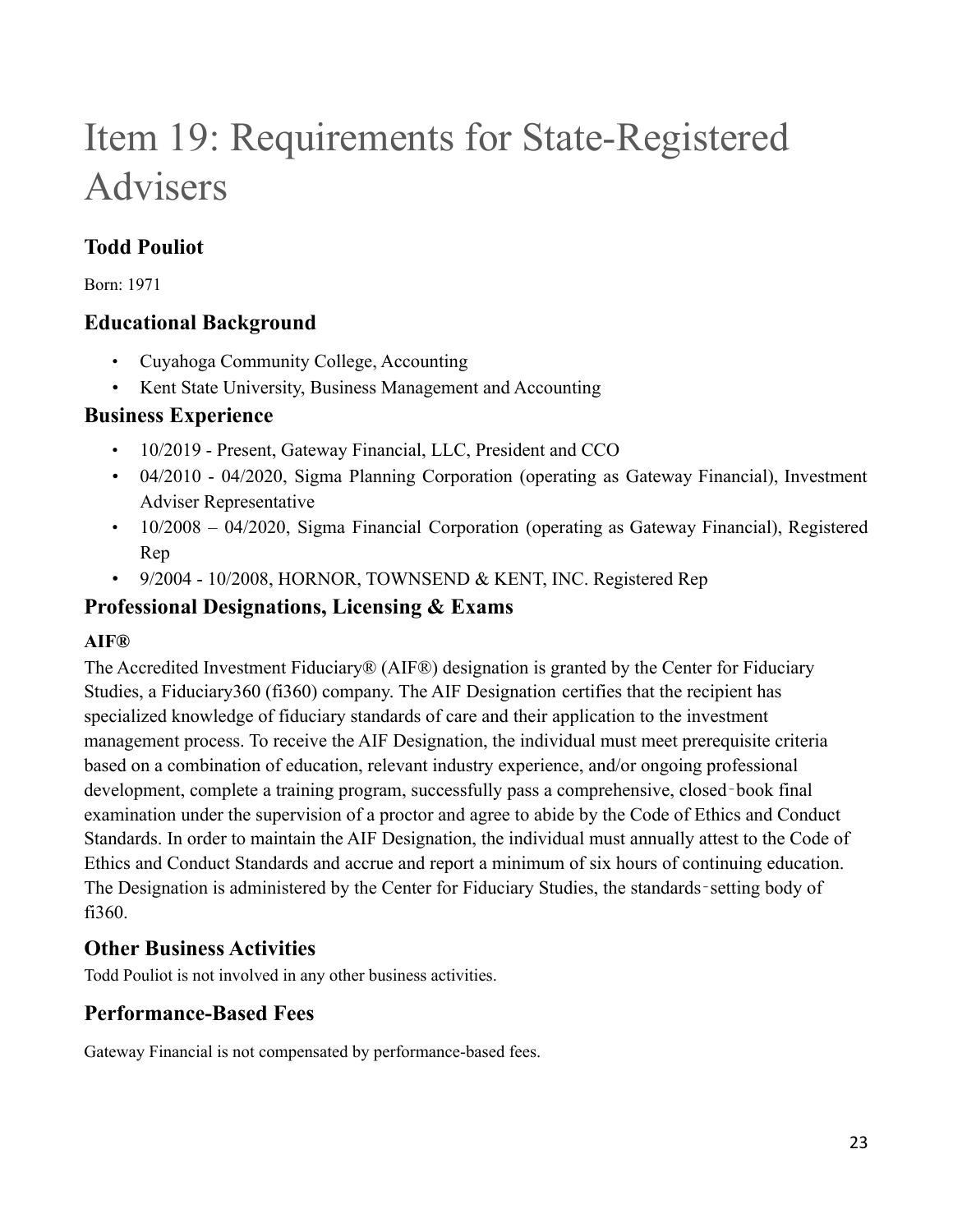### **Material Disciplinary Disclosures**

No management person at Gateway Financial, LLC has ever been involved in an arbitration claim of any kind or been found liable in a civil, self-regulatory organization, or administrative proceeding.

### **Material Relationships That Management Persons Have With Issuers of Securities**

Gateway Financial, LLC, nor Todd Pouliot, have any relationship or arrangement with issuers of securities, in addition to what is described in Item 10.

### **Additional Compensation**

Todd Pouliot does not receive any economic benefit from any person, company, or organization, in exchange for providing Clients advisory services through Gateway Financial.

### **Supervision**

Todd Pouliot, as President and Chief Compliance Officer of Gateway Financial, is responsible for supervision. He may be contacted at the phone number on this brochure supplement.

### **Requirements for State Registered Advisers**

Todd Pouliot has NOT been involved in an arbitration, civil proceeding, self-regulatory proceeding, administrative proceeding, or a bankruptcy petition.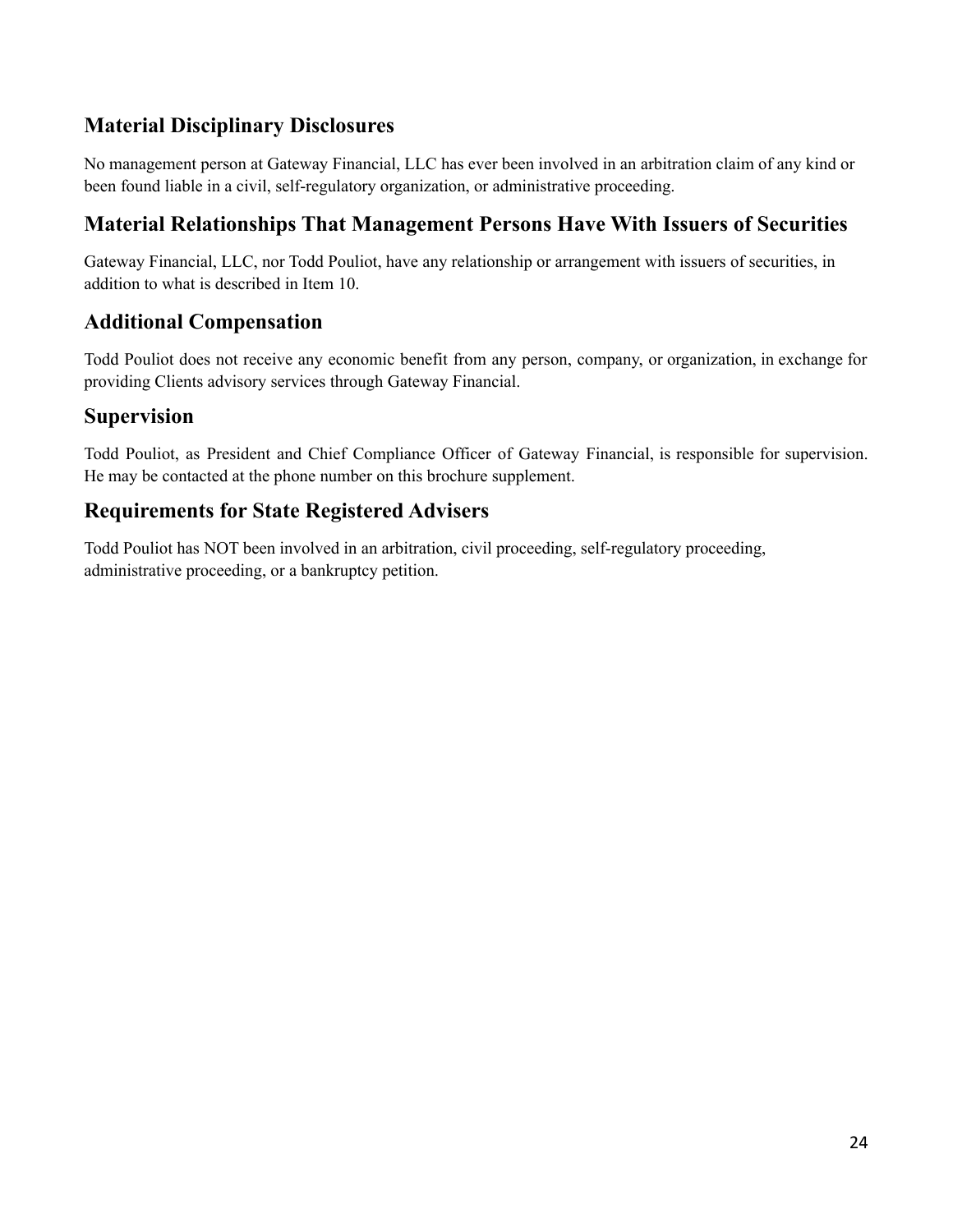## Gateway Financial, LLC

9821 Olde Eight Road Ste M Northfield, OH 44067 (844) 592-9888

Dated March 1, 2022

Form ADV Part 2B – Brochure Supplement

<span id="page-24-0"></span>*For*

## **Todd Pouliot - Individual CRD# 4854139**

### President & Chief Compliance Officer

This brochure supplement provides information about Todd Pouliot that supplements the Gateway Financial, LLC ("Gateway Financial") brochure. A copy of that brochure precedes this supplement. Please contact Todd Pouliot if the Gateway Financial brochure is not included with this supplement or if you have any questions about the contents of this supplement.

Additional information about Todd Pouliot is available on the SEC's website at [www.adviserinfo.sec.gov](http://www.adviserinfo.sec.gov) which can be found using the identification number 4854139.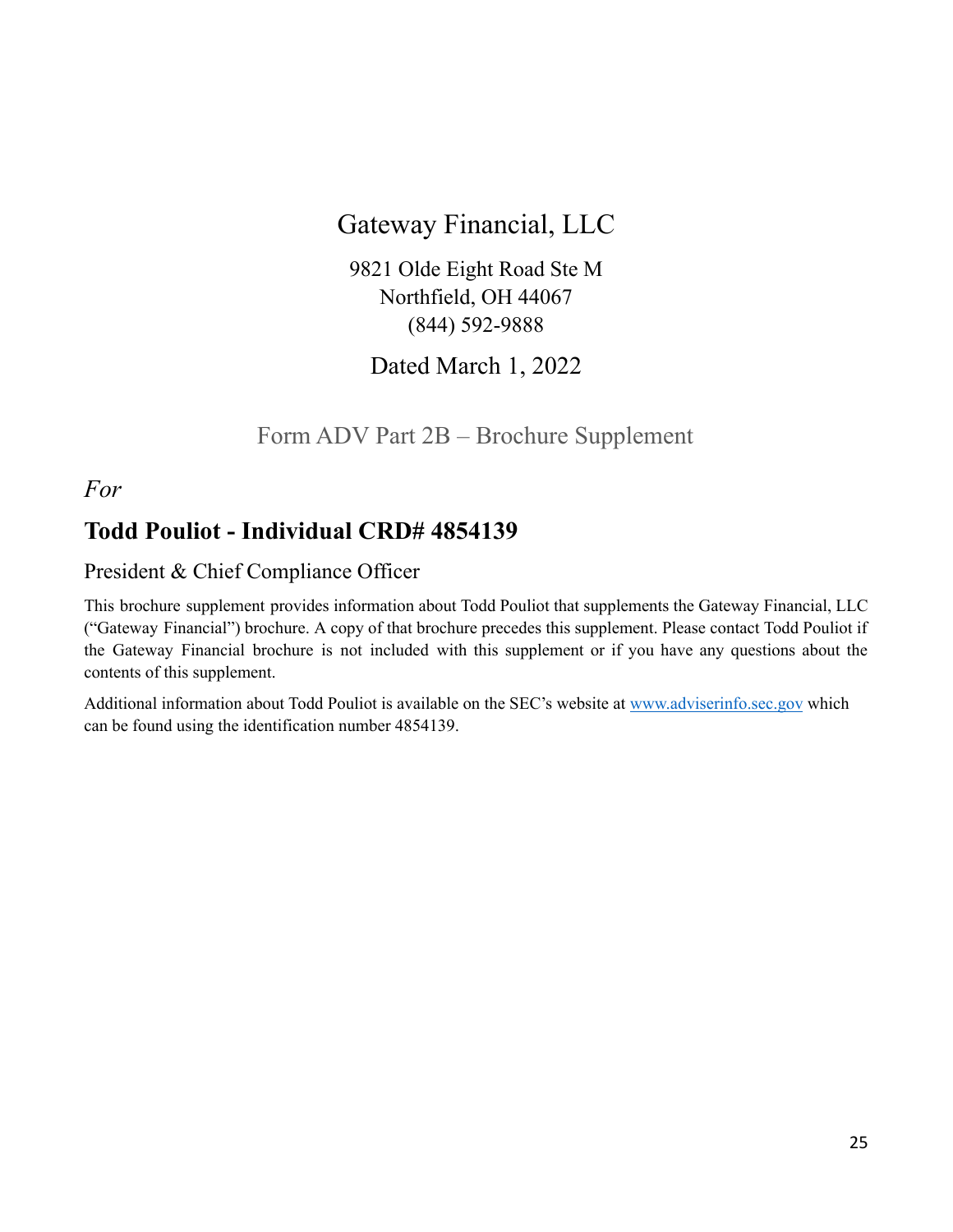# Item 2: Educational Background and Business Experience

## **Todd Pouliot**

Born: 1971

### **Educational Background**

- Cuyahoga Community College, Accounting
- Kent State University, Business Management, and Accounting

### **Business Experience**

- 10/2019 Present, Gateway Financial, LLC, President and CCO
- 04/2010 04/2020, Sigma Planning Corporation (operating as Gateway Financial), Investment Adviser Representative
- 10/2008 04/2020, Sigma Financial Corporation (operating as Gateway Financial), Registered Rep
- 9/2004 10/2008, HORNOR, TOWNSEND & KENT, INC. Registered Rep

## **Professional Designations, Licensing & Exams**

### **AIF®**

The Accredited Investment Fiduciary® (AIF®) designation is granted by the Center for Fiduciary Studies, a Fiduciary360 (fi360) company. The AIF Designation certifies that the recipient has specialized knowledge of fiduciary standards of care and their application to the investment management process. To receive the AIF Designation, the individual must meet prerequisite criteria based on a combination of education, relevant industry experience, and/or ongoing professional development, complete a training program, successfully pass a comprehensive, closed-book final examination under the supervision of a proctor and agree to abide by the Code of Ethics and Conduct Standards. In order to maintain the AIF Designation, the individual must annually attest to the Code of Ethics and Conduct Standards and accrue and report a minimum of six hours of continuing education. The Designation is administered by the Center for Fiduciary Studies, the standards-setting body of fi360.

# Item 3: Disciplinary Information

No management person at Gateway Financial, LLC has ever been involved in an arbitration claim of any kind or been found liable in a civil, self-regulatory organization, or administrative proceeding.